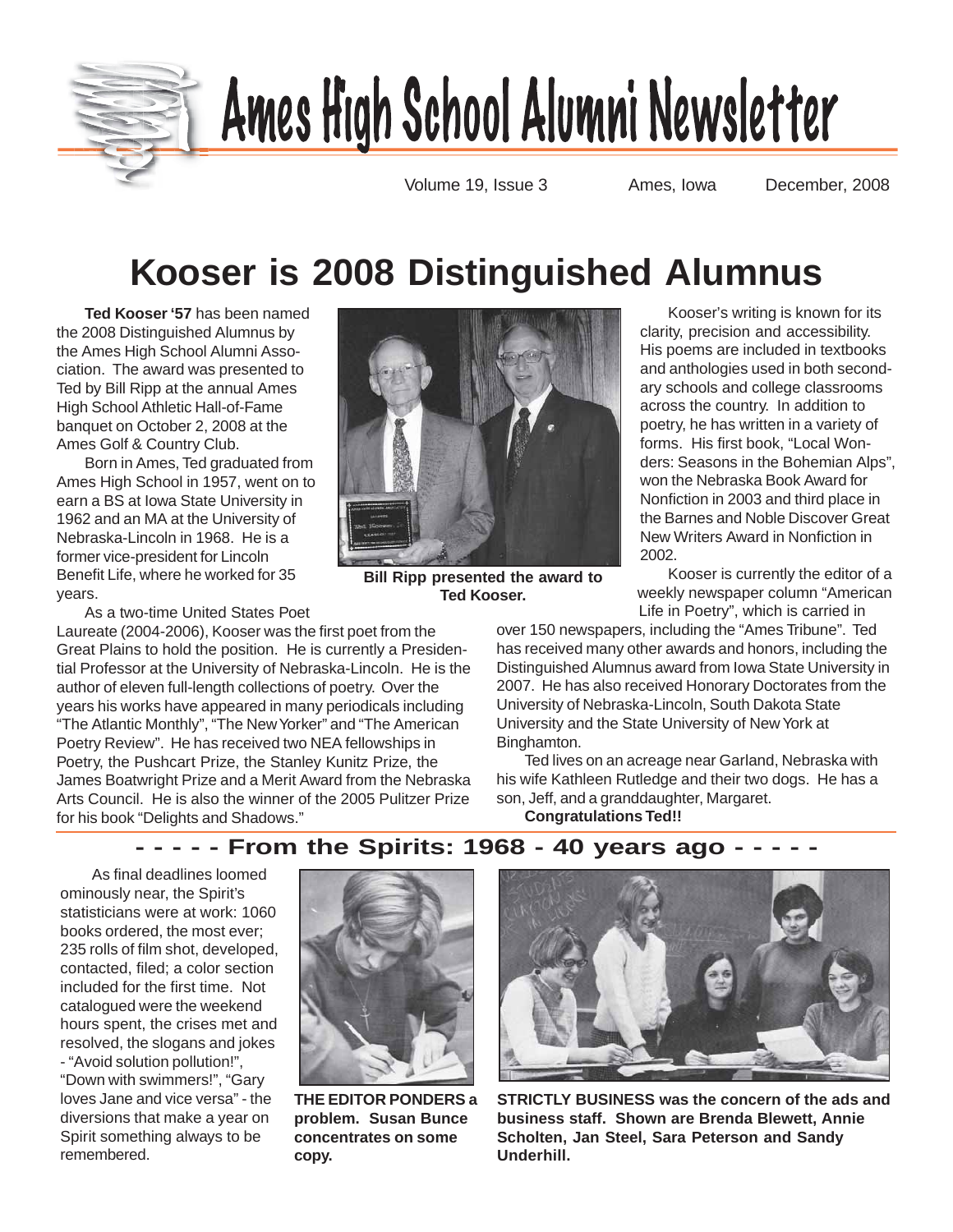### **Annual Athletic Hall-of-Fame Honors Excellence**

The Ames High School Athletic Department inducted six new members at its 17th annual Hall-of-Fame Induction Banquet held October 2, 2008 at the Ames Golf & Country Club. "We're inducting five really outstanding athletes from various sports and one of our more successful football coaches," Ames High athletic director Judge Johnston said. "They're very deserving. You hear about the great traditions at Ames High, here are some people who made it happen." Congratulations to all!

**Pictured left to right: Kirk Daddow, Paige Hoefle '90, Kurt Friedrich '88, Kent Anderson '72. Seated: Milton Willcox '38. Not pictured: George Underwood '38**

#### **Kirk Daddow, Coach**

Kirk Daddow became a football assistant in the late '70s on Keith Bailey's staff and became head coach in 1982. Over 17 years, he compiled a 106-62 record, made the playoffs eight times and had a playoff record of 13-9. His best finish was state runner-up in 1996. That team was the only AHS team to win 12 games. Kirk was named conference coach of the year four times and state Coach of the Year in 1996.

Kirk and his wife, JoAnn, have been married for 45 years and have three daughters and three grandchildren. He has retired from teaching at Ames High School but returned as an assistant football coach this past fall.

#### **Kent Anderson '72**

In 1971 Kent Anderson won the pole vault at the Drake Relays while placing at the conference and state track meets in his sophomore and junior years. He went undefeated in all meets his senior year while setting a state meet and Ames High record at 14 feet 6 inches. He and his teammates won back to back state championships in 1971 and 1972.

He continued to vault at the University of Iowa after high school. His personal best was 16 feet. Married with three children, he and his wife Janeen reside in Black Forest, Colorado.



### **Milton Willcox '38**

The Class of 1938 had several outstanding athletes. One of the best was Milton Willcox who excelled in football, basketball and track. He played guard in football and was selected as first team All-State. His 1937 football team went undefeated while out-scoring CIC opponents 116-0.

Milt was all conference in basketball on the 1937-38 team that had a 21- 2 record. His track participation was as a sprint relay runner, broad jumper and javelin thrower.

A graduate of Iowa State University, he and his wife, Maxine, have two grown children and reside in Moline, Illinois.

### **Kurt Friedrich '88**

Few Ames High athletes can claim all-state honors in two sports plus contribute to three championship teams, but Kurt Friedrich is one who can. Kurt was first team all-state elite in football as a safety and he lettered three years in track as Ames High won state titles in track all three years. He was an outstanding sprint relay runner and long jumper. In 1988 he led the Little Cyclone baseball team to a 26-12 record and a state runner-up finish.

Kurt, his wife Sindy, and three daughters reside in Ames. He's now the broker/owner at Friedrich Iowa Realty.

#### **George Underwood '38**

George Underwood was the star halfback on the undefeated 1937 team. He scored a touchdown in all eight games and four against both Sioux City and Boone. He was named first team All-State on both teams that were picked, the Register and Tribune and the Iowa Daily Press Association.

Following high school, he attended Iowa State University and then entered the military where he had a distinguished career in Army Counter-Intelligence. He and his wife, Wanda Jean, have two daughters. He is a retired fiscal officer with the VA Hospital and resides in Federal Way, Washington.

#### **Paige Hoefle '90**

Paige Hoefle began her Ames High athletic career as a volleyball player, lettering three consecutive years. However, her Hall-of-Fame performances came as a varsity golfer. She lettered four years, leading her team to two 3<sup>rd</sup> place state meet finishes, one 2<sup>nd</sup> place and a state championship in 1989. She earned Medalist Honors at both conference and state meets.

Following high school she was a four-year letter winner at the University of Alabama where she was a three-time Academic All-American. Paige and her brother, Bill, are the second brother and sister tandem to be elected to the AHS Athletic Hall-of-Fame. Paige, her husband and two children live in Ames.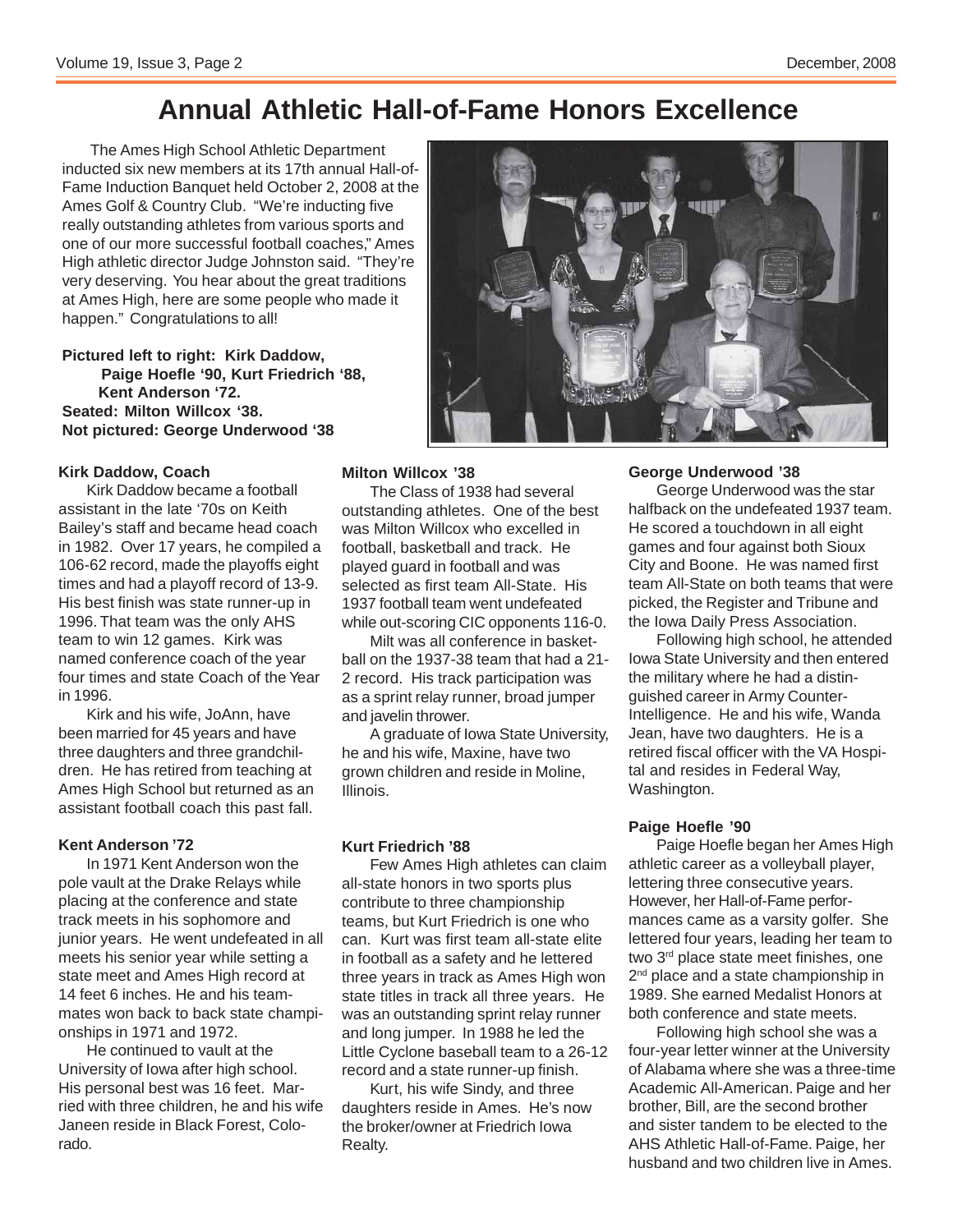The **Class of 1998** held its 10-year reunion July 18- 19, 2008 with 132 classmates attending. Pictured are members of Sawyer Elementary's Class of 1992.

**Front:** Robin (Boyd) Greenlee, Julie (Dunwell) Benedict, Beth Gardner. **Middle:** Kari Frizzell, Julie (McKay) Hutson, Brooke Winton, Rachel (Best)



Rounds, Kelly (Hallihan) Wyllie, Louise Rothschild, Zach Keller, Jessica (Larson) Thomas, Mike Downs.

**Back:** Dan Hummer, Brandon Hageman, Umar Mujeeb, Adam Todd.



Although the **Ames High School Class of 1953** has trimmed down from a graduating class of 132 to current surviving total of 90 alumni, 48 classmates were able to travel to Ames on August 12-13 to celebrate their 55<sup>th</sup> reunion. Major festivities were held at the Knapp-Storms Dining Complex. Following an excellent dinner there, the Ames Historical Society presented a most enjoyable powerpoint program reviewing many images from the year 1953.

Classmate Bill Duffy sent the planning committee a thank you letter that expresses the general classmate reaction to the event. Bill said, "The food was great and the schedule was loose enough to give us all a lot of leisure and gab time. One thing that was great was seeing some faces that had never (or seldom) shown up at previous gatherings — Sally Fellows, Jim Barnhart, Kentner Fritz, George Allen and others. Their presence helped to show that it was a great idea to hold this event, because the experience of being a class "family" never really goes away as long as we live. And the good turnout, I think, just reinforced the idea that we are still family. Most people enjoy their high school days, because it's certainly one of the central experiences about growing up in America."

**Front:** Dorothy Green, Mary (Schwarte) Sirois, Sue (Wymore) Rolfs, Ann (Lee) Harris, Marge (Bormuth) Carnahan, Ann (McCarthy) Singer, Jean (Sevey) Buck, Sally Fellows, Marge (Lubson) Olson.

**Second Row**: Robert Krieg, Charles Benson, Bill Duffy, Don Bappe, Ben Buck, Jim Michaud, Evie Dilts Gore, Mike Ritland, James Barnhart, Jerry J. Johnson, Mary Jean (Struble) Peters, Don Harris, Geoff Shepard, Leo Lawlor.

**Third Row**: George Allan, Thomas Dunlap, Bill McCallister, J Max Molleston, Tom Judge, Kentner Fritz, Bill Miller, Maurice Keeker, Richard Green, Earl McClure, John Nervig, Frank Wolf, Bill Houk.

### **ATTENTION CLASS OF '89!**

 Be sure to save the date for the class of 1989 20th reunion this summer ---July 31-Aug 2, 2009. More details to come, but good times are being planned for you. Check out our website, **www.classreport.org/usa/ ia/ames/ahs/1989/**, for additional information and class member updates. Please take a moment to upload and update your profile to make sure we have all your current information. If you'd like to volunteer to help plan the reunion or help at the reunion itself, please contact Tyler Farner at: tyler@farner-bocken.com.

### **Alumni Baseball Game Planned**

Ames High baseball coach, **Eric Bappe '89**, is planning an alumni baseball game for late May, 2009. The exact date isn't known yet but preliminary plans call for it sometime in the last two weeks of May. If you would like more information, contact Eric by e-mail at ebappe@ames.k12.ia.us.

**Upcoming AHSAA Reunions** Check www.ahsalum.org for more reunion details.

**1956 ---** September 24-27, 2009 in Bozeman, Montana contact Don Mathre upldm@montana.edu

**1959** --- August 28-29, 2009

- **1964 ---** October 9-10, 2009 contact Carol (Carmean) Houge carolhouge@yahoo.com
- **1969 ---** July 24-25, 2009 contact Karen Kellogg (specialk077@msn.com)
- **1979 ---** August 7-9, 2009 contact Kayleen (Coady) Catus kcatus@american\_community.com
- **1989 ---** July 31-August 2, 2009 contact Tyler Farner (tyler@farner\_bocken.com)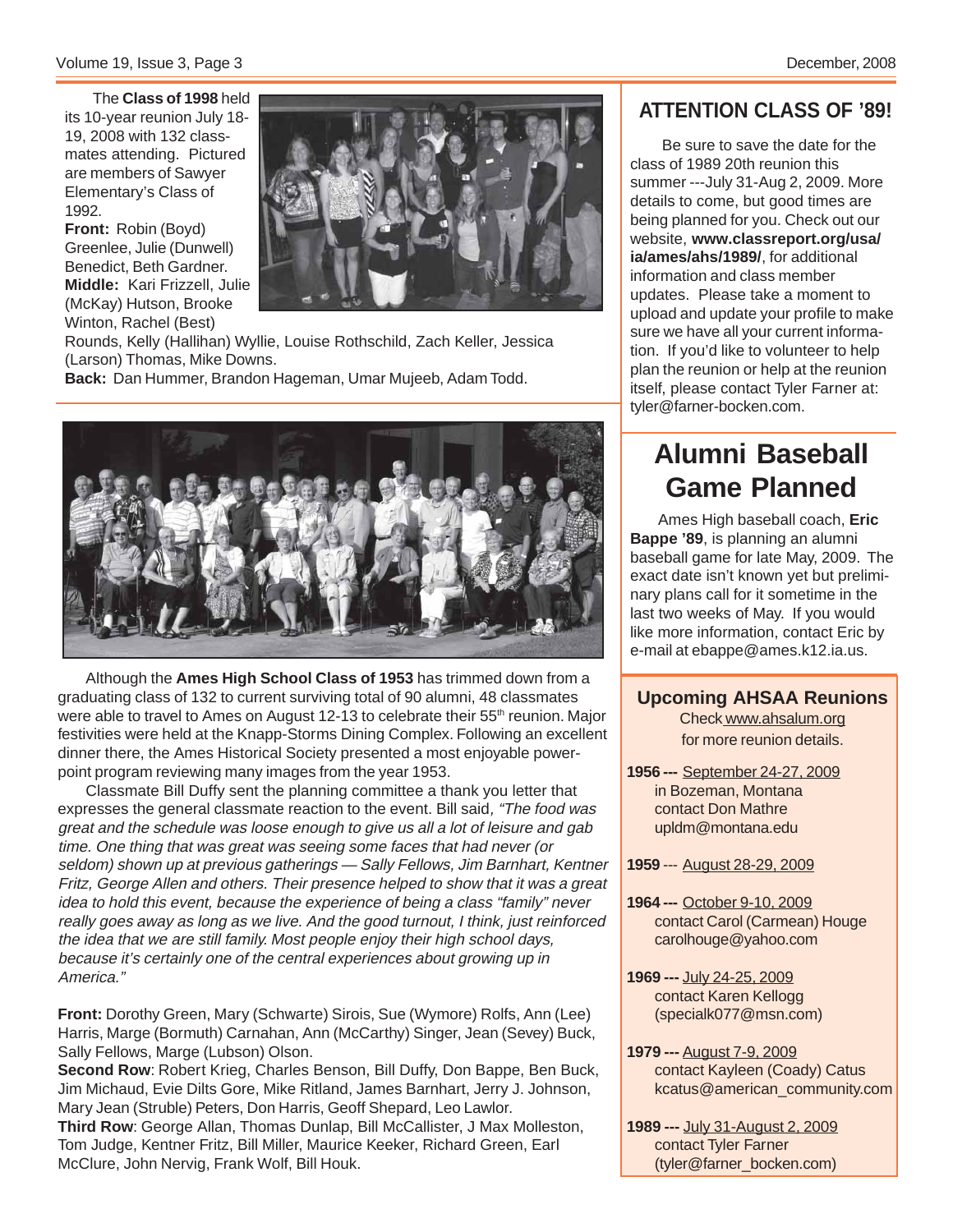### **Memorials**

The Ames High School Alumni Association has received the following memorials since the last newsletter. Memorial funds go into the Memorial Scholarship Fund for AHS seniors.

- In memory of **Dorothy J. Timmons '58** by John L. Timmons '64
- In memory of **Paul C. Vance '43** by Phyllis Porter Noble '45
- In memory of **Karen Wall Nielsen '56** by Shirley Kooser Regalia '56
- In memory of **Allan B. Gibb, III '70** by Leisa H. Doran '71
- In memory of **Kim R. Bailey '76** by Keith Bailey, Father & Staff
- In memory of **Marilyn Blaess '59 Patricia Ritland '59 Barbara Hoover '59 Jan Severson '59** by Timothy M. Stine '59
- In memory of **Keith Soesbe '54** by Jerrold Soesbe '56
- In memory of **Paul D. Gillpatrick '44** by Roberta G. McRoberts '50
- In memory of **Richard O. Erickson '38** by Stephen Phillip Erickson
- In memory of **Audrey Knutson '48** by Marilyn Knutson Squires '51
- In memory of **Lynn Dreeszen '57** by Terry Moore '57
- In memory of **Mark A. Wessman '91** by Ann Wessman '81
- In memory of **John A. Amme '52** by Janet Skeie Nesbit '54
- In honor of **Ann Rozeboom Reckert '44** by Juliana Rozeboom Wermimont '79
- In memory of **George H. Clark '48** by Juliana Rozeboom Wermimont '79

### **Some Have Left Us**

The following alumni are known to have died in recent years. Those listed in previous newsletters are omitted here. Some information is incomplete. If you have more information or unreported deaths, please advise the AHSAA. **A complete listing of all known deceased alumni is available at www.ahsalum.org.**

 Denkhoff, Edyth (Bunker) 11-26-2008 Colorado Springs, Colo. Huss, Ellen Marcella (Davis) 5-9-2008 Des Moines, Iowa 1928 Axelton, Maurice A. 3-22-2002 Anaheim, Calif. Morrison, Hiram Gale 1-11-1980 Monrovia, Calif. Dyksterhuis, Margaret A. (Cox) 8-18-2008 Omaha, Neb. Batman, Homer C. 4-4-2008 Bridgeport, Conn. Hagie, June (Remington) 1-3-2009 Clarion, Iowa Medford, Patricia (Watson) 11-22-2004 Kerrville, Texas 1932 Brown, Arthur Winfield 7-14-2008 Nipomo, Calif. 1932 Chinnock, Edward M. 10-27-2005 Andover, Minn. Dean, Robert Ellis 10-8-2008 Waterloo, Iowa 1932 Vandenoever, Esther (Butler) 2-18-2008 Portland, Ore. Bender, Roy Eldo 7-14-2008 East Wenatchee, Wash. 1933 Ford, Mary Wilma (Speck) 11-20-2008 Stratford, Iowa Moore, Margaret Ellen (Gonder) 6-21-1992 Auburn, Wash. Norman, John Philip 2-28-2008 Columbia, Mo. Osam, Florence Selma (Gilchrist) 12-15-2008 Ames, Iowa Benson, Ellen Gay (Pickett) 3-10-2008 Jamestown, N. Y. Evans, Jane C. (Clement) 9-9-2008 Longboat Key, Fla. 1935 Mather, Joseph Merrill 1-3-2008 Lisbon, N. D. Gathmann, Margaret (McClure) 12-9-2007 Jefferson City, Mo. 1937 Tomecal, Mary Bonita (Loyd) 11-10-2008 Lees Summit, Mo. Hamilton, Noble Edmund 3-2-2008 Vista, Calif. Schafer, Charles Reid 9-27-2008 Colorado Springs, Colo. 1938 Stange, Jean Beyer 10-2-2008 Mesa, Ariz. 1939 Arnold, Anna Marie (Jensen) 1-2-2009 Ames, Iowa Adkins, Marjorie M. (Arrasmith) 9-15-2008 Falls Church, Va. Armstrong, Bette M. (Duvall) 12-3-2000 Wheeling, Ill. 1940 Moore, Harriet Louise (Porter) 9-22-2008 San Diego, Calif.<br>1941 Neff. Robert J. (10-2-2008 Fresno, Calif.) Neff, Robert J. 10-2-2008 Fresno, Calif. Arnold, Sherman Benjamin 2-13-2008 Tallahassee, Fla. Henderson, Phyllis Jean (Switzer) 5-25-2008 Newnan, Ga. Myers, Wendell 2-28-2007 Rochester, Minn. Dietz, Sam M. 2-22-2006 Pullman, Wash. 1945 Teigland, Skeets Duane 5-30-2008 Chico, Calif. Gustafson, Lawrence J. 7-12-2008 Camdenton, Mo. **Class** Name **Date of Death** Place of Death **Place** of Death

- In memory of **Thomas Anderson '61** by Ronald W. Young '61
- In memory of **Ray Smalling, Staff** by James S. Balloun '56
- In memory of **D. Jean Merrill Clark '43 Paul C. Vance '43** by Mary Smith Hanger '43
- In memory of **Polly Slater Wilson '77** by Kathryn "Kate" Schultz '78
- In memory of **Harold Ullestad '39** by Donald L. Ullestad '46

- In memory of **Benjamin G. Ross '40** by Louis E. Ross, Jr. '38
- In memory of **John A. Amme '52** by Mary Jo Vivian '54
- In memory of **Paul C. Vance '43** by Barbara A. Davey '43
- In memory of **Ronald Bredeson, Staff** by Fareed ('82) & Cara Bredeson ('82) Tabatabai
- In memory of **Betty Anderson Foster '45** by Mary Francis Larson '45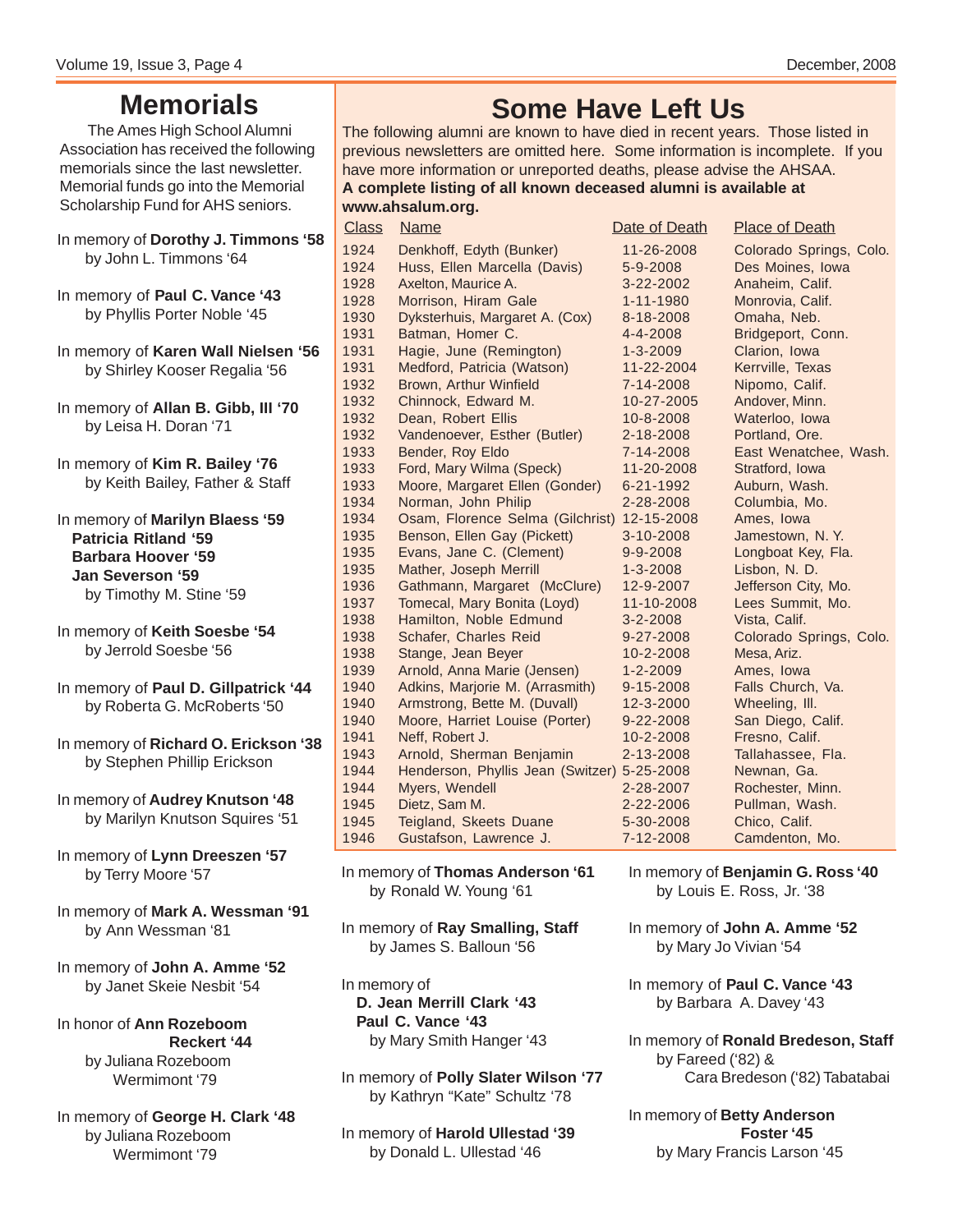| 1947<br>Alloy, Pamela A. (Youmans)<br>10-25-2008<br>Burbank, Calif.<br>11-22-2008<br>Boulder, Colo.<br>McFarland, Robert B.<br>1947<br>1947<br>Schulz, John Theodore (Ted)<br>9-3-2008<br>Fargo, N.D.<br>1949<br>Ellsworth, Edward<br>11-3-2008<br>Hamlin, N.Y.<br>Johnson, Theodore Norman<br>1949<br>12-29-2003<br>Glendale, Calif.<br>1950<br>Corbin, Betty Jean (Stover)<br>9-28-2008<br>Ames, Iowa<br>1951<br>Olson, Lee Franklin<br>9-18-2007<br>Anchorage, Alaska<br>1953<br>Cushman, Cedric A.<br>Kent, Wash.<br>$1 - 11 - 2007$<br>1954<br>Burton, Eddie Ray<br>2-25-2007<br>Santa Clara, Calif.<br>Cooper, Dorothy Diane (Daine)<br>1954<br>11-19-2008<br>Mundelein, III.<br>1955<br>Nelson, George Arlington<br>10-14-2008<br>McAllen, Texas<br>1956<br>11-27-2008<br>Ames, Iowa<br>Nowlin, Austin Ray (Ozzie)<br>Roy, David Chalmer<br>Worcester, Mass.<br>1956<br>8-30-2008<br>1957<br>Nickey, Don Bennett<br>10-11-2008<br>Kingman, Ariz.<br>1958<br>Arionus, Patricia Arlene (Nelson)<br>1-11-2009<br>Ames, Iowa<br>1958<br>Hoffmann, Robert Charles<br>8-3-2008<br>Emmetsburg, Iowa<br>1961<br>9-21-2008<br>Maxwell, David Eugene<br>Ames, Iowa<br>1962<br>Clouser, Galen David<br>12-31-2008<br>Ames, Iowa<br>1966<br>Kelley, Kathleen A.<br>6-19-2006<br>1967<br>Lowrie, Hugh MacMaster<br>12-5-2008<br>Ames, Iowa<br>1968<br>Brown, Robert Wayne<br>2-13-2008<br>Saint Louis, Mo.<br>1969<br>Hildebrand, James Richard<br>12-31-2008<br>Ames, Iowa<br>1969<br>Nickel, Roger Leonard<br>2-16-2003<br>Des Moines, Iowa<br>Mickle, Thomas Richard<br>1970<br>10-21-2008<br>Gainesville, Ga.<br>1972<br>Gauger, Elizabeth (Flummerfelt)<br>10-28-2008<br>Ames, Iowa<br>1973<br>Lande-Adams, Deborah (Lande)<br>$1 - 9 - 2009$<br>Ames, Iowa<br>1978<br>Hiatt, Jeffrey<br>9-25-2008<br>Ames, Iowa<br>Voss, David James<br>1985<br>11-1-2008<br>Wyoming, Minn.<br>Rodolfo-Sioson, Miya<br>1986<br>12-3-2008<br>Oakland, Calif.<br>1986<br>Sunde, Tina Louise<br>Des Moines, Iowa<br>$1 - 3 - 2009$<br><b>Staff</b><br>Allison, Leland Chester<br>2-26-2008<br>Reedsburg, Wisc.<br><b>Staff</b><br>Braginton, Lucile G.<br>12-3-2001<br>Fort Dodge, Iowa<br>Campos, Graciela A<br><b>Staff</b><br>1-21-1997<br>Miami, Fla.<br><b>Staff</b><br>Fraser, Donald Ray<br>Mesa, Ariz.<br>12-8-2006<br><b>Staff</b><br>Gates, Allan F.<br>$7 - 3 - 1995$<br>Katy, Texas<br>$9 - 5 - 2008$<br>Ames, Iowa<br><b>Staff</b><br>Gienger, Dorothea W.<br><b>Staff</b><br>Green, Myrna Hazel<br>$9 - 6 - 2008$<br>Forest Grove, Ore.<br><b>Staff</b><br>Kaplan, Esther<br>Cedar Rapids, Iowa<br>1-19-2000<br>Miller, Jean C.<br>$8 - 5 - 2004$<br>Austin, Texas<br><b>Staff</b><br><b>Staff</b><br>Sturtevant, Floyd F.<br>$1 - 6 - 2008$<br>Sun City West, Ariz.<br><b>Staff</b><br>Turner, Hubert W.<br>3-29-1999<br>New Providence, N. J.<br>Williams, Edna D.<br>Sioux City, Iowa<br><b>Staff</b><br>12-14-1997 | <b>Class</b> | Name | Date of Death | <b>Place of Death</b> |
|-------------------------------------------------------------------------------------------------------------------------------------------------------------------------------------------------------------------------------------------------------------------------------------------------------------------------------------------------------------------------------------------------------------------------------------------------------------------------------------------------------------------------------------------------------------------------------------------------------------------------------------------------------------------------------------------------------------------------------------------------------------------------------------------------------------------------------------------------------------------------------------------------------------------------------------------------------------------------------------------------------------------------------------------------------------------------------------------------------------------------------------------------------------------------------------------------------------------------------------------------------------------------------------------------------------------------------------------------------------------------------------------------------------------------------------------------------------------------------------------------------------------------------------------------------------------------------------------------------------------------------------------------------------------------------------------------------------------------------------------------------------------------------------------------------------------------------------------------------------------------------------------------------------------------------------------------------------------------------------------------------------------------------------------------------------------------------------------------------------------------------------------------------------------------------------------------------------------------------------------------------------------------------------------------------------------------------------------------------------------------------------------------------------------------------------------------------------------------------------------------------------------------------------------------------------------------------------------------------------------------------------------------------------------------------------------------------------------------------------------------------------------------------------------------------------------------------------------------------------------------------------------------------------------|--------------|------|---------------|-----------------------|
|                                                                                                                                                                                                                                                                                                                                                                                                                                                                                                                                                                                                                                                                                                                                                                                                                                                                                                                                                                                                                                                                                                                                                                                                                                                                                                                                                                                                                                                                                                                                                                                                                                                                                                                                                                                                                                                                                                                                                                                                                                                                                                                                                                                                                                                                                                                                                                                                                                                                                                                                                                                                                                                                                                                                                                                                                                                                                                                   |              |      |               |                       |
|                                                                                                                                                                                                                                                                                                                                                                                                                                                                                                                                                                                                                                                                                                                                                                                                                                                                                                                                                                                                                                                                                                                                                                                                                                                                                                                                                                                                                                                                                                                                                                                                                                                                                                                                                                                                                                                                                                                                                                                                                                                                                                                                                                                                                                                                                                                                                                                                                                                                                                                                                                                                                                                                                                                                                                                                                                                                                                                   |              |      |               |                       |
|                                                                                                                                                                                                                                                                                                                                                                                                                                                                                                                                                                                                                                                                                                                                                                                                                                                                                                                                                                                                                                                                                                                                                                                                                                                                                                                                                                                                                                                                                                                                                                                                                                                                                                                                                                                                                                                                                                                                                                                                                                                                                                                                                                                                                                                                                                                                                                                                                                                                                                                                                                                                                                                                                                                                                                                                                                                                                                                   |              |      |               |                       |
|                                                                                                                                                                                                                                                                                                                                                                                                                                                                                                                                                                                                                                                                                                                                                                                                                                                                                                                                                                                                                                                                                                                                                                                                                                                                                                                                                                                                                                                                                                                                                                                                                                                                                                                                                                                                                                                                                                                                                                                                                                                                                                                                                                                                                                                                                                                                                                                                                                                                                                                                                                                                                                                                                                                                                                                                                                                                                                                   |              |      |               |                       |
|                                                                                                                                                                                                                                                                                                                                                                                                                                                                                                                                                                                                                                                                                                                                                                                                                                                                                                                                                                                                                                                                                                                                                                                                                                                                                                                                                                                                                                                                                                                                                                                                                                                                                                                                                                                                                                                                                                                                                                                                                                                                                                                                                                                                                                                                                                                                                                                                                                                                                                                                                                                                                                                                                                                                                                                                                                                                                                                   |              |      |               |                       |
|                                                                                                                                                                                                                                                                                                                                                                                                                                                                                                                                                                                                                                                                                                                                                                                                                                                                                                                                                                                                                                                                                                                                                                                                                                                                                                                                                                                                                                                                                                                                                                                                                                                                                                                                                                                                                                                                                                                                                                                                                                                                                                                                                                                                                                                                                                                                                                                                                                                                                                                                                                                                                                                                                                                                                                                                                                                                                                                   |              |      |               |                       |
|                                                                                                                                                                                                                                                                                                                                                                                                                                                                                                                                                                                                                                                                                                                                                                                                                                                                                                                                                                                                                                                                                                                                                                                                                                                                                                                                                                                                                                                                                                                                                                                                                                                                                                                                                                                                                                                                                                                                                                                                                                                                                                                                                                                                                                                                                                                                                                                                                                                                                                                                                                                                                                                                                                                                                                                                                                                                                                                   |              |      |               |                       |
|                                                                                                                                                                                                                                                                                                                                                                                                                                                                                                                                                                                                                                                                                                                                                                                                                                                                                                                                                                                                                                                                                                                                                                                                                                                                                                                                                                                                                                                                                                                                                                                                                                                                                                                                                                                                                                                                                                                                                                                                                                                                                                                                                                                                                                                                                                                                                                                                                                                                                                                                                                                                                                                                                                                                                                                                                                                                                                                   |              |      |               |                       |
|                                                                                                                                                                                                                                                                                                                                                                                                                                                                                                                                                                                                                                                                                                                                                                                                                                                                                                                                                                                                                                                                                                                                                                                                                                                                                                                                                                                                                                                                                                                                                                                                                                                                                                                                                                                                                                                                                                                                                                                                                                                                                                                                                                                                                                                                                                                                                                                                                                                                                                                                                                                                                                                                                                                                                                                                                                                                                                                   |              |      |               |                       |
|                                                                                                                                                                                                                                                                                                                                                                                                                                                                                                                                                                                                                                                                                                                                                                                                                                                                                                                                                                                                                                                                                                                                                                                                                                                                                                                                                                                                                                                                                                                                                                                                                                                                                                                                                                                                                                                                                                                                                                                                                                                                                                                                                                                                                                                                                                                                                                                                                                                                                                                                                                                                                                                                                                                                                                                                                                                                                                                   |              |      |               |                       |
|                                                                                                                                                                                                                                                                                                                                                                                                                                                                                                                                                                                                                                                                                                                                                                                                                                                                                                                                                                                                                                                                                                                                                                                                                                                                                                                                                                                                                                                                                                                                                                                                                                                                                                                                                                                                                                                                                                                                                                                                                                                                                                                                                                                                                                                                                                                                                                                                                                                                                                                                                                                                                                                                                                                                                                                                                                                                                                                   |              |      |               |                       |
|                                                                                                                                                                                                                                                                                                                                                                                                                                                                                                                                                                                                                                                                                                                                                                                                                                                                                                                                                                                                                                                                                                                                                                                                                                                                                                                                                                                                                                                                                                                                                                                                                                                                                                                                                                                                                                                                                                                                                                                                                                                                                                                                                                                                                                                                                                                                                                                                                                                                                                                                                                                                                                                                                                                                                                                                                                                                                                                   |              |      |               |                       |
|                                                                                                                                                                                                                                                                                                                                                                                                                                                                                                                                                                                                                                                                                                                                                                                                                                                                                                                                                                                                                                                                                                                                                                                                                                                                                                                                                                                                                                                                                                                                                                                                                                                                                                                                                                                                                                                                                                                                                                                                                                                                                                                                                                                                                                                                                                                                                                                                                                                                                                                                                                                                                                                                                                                                                                                                                                                                                                                   |              |      |               |                       |
|                                                                                                                                                                                                                                                                                                                                                                                                                                                                                                                                                                                                                                                                                                                                                                                                                                                                                                                                                                                                                                                                                                                                                                                                                                                                                                                                                                                                                                                                                                                                                                                                                                                                                                                                                                                                                                                                                                                                                                                                                                                                                                                                                                                                                                                                                                                                                                                                                                                                                                                                                                                                                                                                                                                                                                                                                                                                                                                   |              |      |               |                       |
|                                                                                                                                                                                                                                                                                                                                                                                                                                                                                                                                                                                                                                                                                                                                                                                                                                                                                                                                                                                                                                                                                                                                                                                                                                                                                                                                                                                                                                                                                                                                                                                                                                                                                                                                                                                                                                                                                                                                                                                                                                                                                                                                                                                                                                                                                                                                                                                                                                                                                                                                                                                                                                                                                                                                                                                                                                                                                                                   |              |      |               |                       |
|                                                                                                                                                                                                                                                                                                                                                                                                                                                                                                                                                                                                                                                                                                                                                                                                                                                                                                                                                                                                                                                                                                                                                                                                                                                                                                                                                                                                                                                                                                                                                                                                                                                                                                                                                                                                                                                                                                                                                                                                                                                                                                                                                                                                                                                                                                                                                                                                                                                                                                                                                                                                                                                                                                                                                                                                                                                                                                                   |              |      |               |                       |
|                                                                                                                                                                                                                                                                                                                                                                                                                                                                                                                                                                                                                                                                                                                                                                                                                                                                                                                                                                                                                                                                                                                                                                                                                                                                                                                                                                                                                                                                                                                                                                                                                                                                                                                                                                                                                                                                                                                                                                                                                                                                                                                                                                                                                                                                                                                                                                                                                                                                                                                                                                                                                                                                                                                                                                                                                                                                                                                   |              |      |               |                       |
|                                                                                                                                                                                                                                                                                                                                                                                                                                                                                                                                                                                                                                                                                                                                                                                                                                                                                                                                                                                                                                                                                                                                                                                                                                                                                                                                                                                                                                                                                                                                                                                                                                                                                                                                                                                                                                                                                                                                                                                                                                                                                                                                                                                                                                                                                                                                                                                                                                                                                                                                                                                                                                                                                                                                                                                                                                                                                                                   |              |      |               |                       |
|                                                                                                                                                                                                                                                                                                                                                                                                                                                                                                                                                                                                                                                                                                                                                                                                                                                                                                                                                                                                                                                                                                                                                                                                                                                                                                                                                                                                                                                                                                                                                                                                                                                                                                                                                                                                                                                                                                                                                                                                                                                                                                                                                                                                                                                                                                                                                                                                                                                                                                                                                                                                                                                                                                                                                                                                                                                                                                                   |              |      |               |                       |
|                                                                                                                                                                                                                                                                                                                                                                                                                                                                                                                                                                                                                                                                                                                                                                                                                                                                                                                                                                                                                                                                                                                                                                                                                                                                                                                                                                                                                                                                                                                                                                                                                                                                                                                                                                                                                                                                                                                                                                                                                                                                                                                                                                                                                                                                                                                                                                                                                                                                                                                                                                                                                                                                                                                                                                                                                                                                                                                   |              |      |               |                       |
|                                                                                                                                                                                                                                                                                                                                                                                                                                                                                                                                                                                                                                                                                                                                                                                                                                                                                                                                                                                                                                                                                                                                                                                                                                                                                                                                                                                                                                                                                                                                                                                                                                                                                                                                                                                                                                                                                                                                                                                                                                                                                                                                                                                                                                                                                                                                                                                                                                                                                                                                                                                                                                                                                                                                                                                                                                                                                                                   |              |      |               |                       |
|                                                                                                                                                                                                                                                                                                                                                                                                                                                                                                                                                                                                                                                                                                                                                                                                                                                                                                                                                                                                                                                                                                                                                                                                                                                                                                                                                                                                                                                                                                                                                                                                                                                                                                                                                                                                                                                                                                                                                                                                                                                                                                                                                                                                                                                                                                                                                                                                                                                                                                                                                                                                                                                                                                                                                                                                                                                                                                                   |              |      |               |                       |
|                                                                                                                                                                                                                                                                                                                                                                                                                                                                                                                                                                                                                                                                                                                                                                                                                                                                                                                                                                                                                                                                                                                                                                                                                                                                                                                                                                                                                                                                                                                                                                                                                                                                                                                                                                                                                                                                                                                                                                                                                                                                                                                                                                                                                                                                                                                                                                                                                                                                                                                                                                                                                                                                                                                                                                                                                                                                                                                   |              |      |               |                       |
|                                                                                                                                                                                                                                                                                                                                                                                                                                                                                                                                                                                                                                                                                                                                                                                                                                                                                                                                                                                                                                                                                                                                                                                                                                                                                                                                                                                                                                                                                                                                                                                                                                                                                                                                                                                                                                                                                                                                                                                                                                                                                                                                                                                                                                                                                                                                                                                                                                                                                                                                                                                                                                                                                                                                                                                                                                                                                                                   |              |      |               |                       |
|                                                                                                                                                                                                                                                                                                                                                                                                                                                                                                                                                                                                                                                                                                                                                                                                                                                                                                                                                                                                                                                                                                                                                                                                                                                                                                                                                                                                                                                                                                                                                                                                                                                                                                                                                                                                                                                                                                                                                                                                                                                                                                                                                                                                                                                                                                                                                                                                                                                                                                                                                                                                                                                                                                                                                                                                                                                                                                                   |              |      |               |                       |
|                                                                                                                                                                                                                                                                                                                                                                                                                                                                                                                                                                                                                                                                                                                                                                                                                                                                                                                                                                                                                                                                                                                                                                                                                                                                                                                                                                                                                                                                                                                                                                                                                                                                                                                                                                                                                                                                                                                                                                                                                                                                                                                                                                                                                                                                                                                                                                                                                                                                                                                                                                                                                                                                                                                                                                                                                                                                                                                   |              |      |               |                       |
|                                                                                                                                                                                                                                                                                                                                                                                                                                                                                                                                                                                                                                                                                                                                                                                                                                                                                                                                                                                                                                                                                                                                                                                                                                                                                                                                                                                                                                                                                                                                                                                                                                                                                                                                                                                                                                                                                                                                                                                                                                                                                                                                                                                                                                                                                                                                                                                                                                                                                                                                                                                                                                                                                                                                                                                                                                                                                                                   |              |      |               |                       |
|                                                                                                                                                                                                                                                                                                                                                                                                                                                                                                                                                                                                                                                                                                                                                                                                                                                                                                                                                                                                                                                                                                                                                                                                                                                                                                                                                                                                                                                                                                                                                                                                                                                                                                                                                                                                                                                                                                                                                                                                                                                                                                                                                                                                                                                                                                                                                                                                                                                                                                                                                                                                                                                                                                                                                                                                                                                                                                                   |              |      |               |                       |
|                                                                                                                                                                                                                                                                                                                                                                                                                                                                                                                                                                                                                                                                                                                                                                                                                                                                                                                                                                                                                                                                                                                                                                                                                                                                                                                                                                                                                                                                                                                                                                                                                                                                                                                                                                                                                                                                                                                                                                                                                                                                                                                                                                                                                                                                                                                                                                                                                                                                                                                                                                                                                                                                                                                                                                                                                                                                                                                   |              |      |               |                       |
|                                                                                                                                                                                                                                                                                                                                                                                                                                                                                                                                                                                                                                                                                                                                                                                                                                                                                                                                                                                                                                                                                                                                                                                                                                                                                                                                                                                                                                                                                                                                                                                                                                                                                                                                                                                                                                                                                                                                                                                                                                                                                                                                                                                                                                                                                                                                                                                                                                                                                                                                                                                                                                                                                                                                                                                                                                                                                                                   |              |      |               |                       |
|                                                                                                                                                                                                                                                                                                                                                                                                                                                                                                                                                                                                                                                                                                                                                                                                                                                                                                                                                                                                                                                                                                                                                                                                                                                                                                                                                                                                                                                                                                                                                                                                                                                                                                                                                                                                                                                                                                                                                                                                                                                                                                                                                                                                                                                                                                                                                                                                                                                                                                                                                                                                                                                                                                                                                                                                                                                                                                                   |              |      |               |                       |
|                                                                                                                                                                                                                                                                                                                                                                                                                                                                                                                                                                                                                                                                                                                                                                                                                                                                                                                                                                                                                                                                                                                                                                                                                                                                                                                                                                                                                                                                                                                                                                                                                                                                                                                                                                                                                                                                                                                                                                                                                                                                                                                                                                                                                                                                                                                                                                                                                                                                                                                                                                                                                                                                                                                                                                                                                                                                                                                   |              |      |               |                       |
|                                                                                                                                                                                                                                                                                                                                                                                                                                                                                                                                                                                                                                                                                                                                                                                                                                                                                                                                                                                                                                                                                                                                                                                                                                                                                                                                                                                                                                                                                                                                                                                                                                                                                                                                                                                                                                                                                                                                                                                                                                                                                                                                                                                                                                                                                                                                                                                                                                                                                                                                                                                                                                                                                                                                                                                                                                                                                                                   |              |      |               |                       |
|                                                                                                                                                                                                                                                                                                                                                                                                                                                                                                                                                                                                                                                                                                                                                                                                                                                                                                                                                                                                                                                                                                                                                                                                                                                                                                                                                                                                                                                                                                                                                                                                                                                                                                                                                                                                                                                                                                                                                                                                                                                                                                                                                                                                                                                                                                                                                                                                                                                                                                                                                                                                                                                                                                                                                                                                                                                                                                                   |              |      |               |                       |
|                                                                                                                                                                                                                                                                                                                                                                                                                                                                                                                                                                                                                                                                                                                                                                                                                                                                                                                                                                                                                                                                                                                                                                                                                                                                                                                                                                                                                                                                                                                                                                                                                                                                                                                                                                                                                                                                                                                                                                                                                                                                                                                                                                                                                                                                                                                                                                                                                                                                                                                                                                                                                                                                                                                                                                                                                                                                                                                   |              |      |               |                       |
|                                                                                                                                                                                                                                                                                                                                                                                                                                                                                                                                                                                                                                                                                                                                                                                                                                                                                                                                                                                                                                                                                                                                                                                                                                                                                                                                                                                                                                                                                                                                                                                                                                                                                                                                                                                                                                                                                                                                                                                                                                                                                                                                                                                                                                                                                                                                                                                                                                                                                                                                                                                                                                                                                                                                                                                                                                                                                                                   |              |      |               |                       |
|                                                                                                                                                                                                                                                                                                                                                                                                                                                                                                                                                                                                                                                                                                                                                                                                                                                                                                                                                                                                                                                                                                                                                                                                                                                                                                                                                                                                                                                                                                                                                                                                                                                                                                                                                                                                                                                                                                                                                                                                                                                                                                                                                                                                                                                                                                                                                                                                                                                                                                                                                                                                                                                                                                                                                                                                                                                                                                                   |              |      |               |                       |
|                                                                                                                                                                                                                                                                                                                                                                                                                                                                                                                                                                                                                                                                                                                                                                                                                                                                                                                                                                                                                                                                                                                                                                                                                                                                                                                                                                                                                                                                                                                                                                                                                                                                                                                                                                                                                                                                                                                                                                                                                                                                                                                                                                                                                                                                                                                                                                                                                                                                                                                                                                                                                                                                                                                                                                                                                                                                                                                   |              |      |               |                       |
|                                                                                                                                                                                                                                                                                                                                                                                                                                                                                                                                                                                                                                                                                                                                                                                                                                                                                                                                                                                                                                                                                                                                                                                                                                                                                                                                                                                                                                                                                                                                                                                                                                                                                                                                                                                                                                                                                                                                                                                                                                                                                                                                                                                                                                                                                                                                                                                                                                                                                                                                                                                                                                                                                                                                                                                                                                                                                                                   |              |      |               |                       |
|                                                                                                                                                                                                                                                                                                                                                                                                                                                                                                                                                                                                                                                                                                                                                                                                                                                                                                                                                                                                                                                                                                                                                                                                                                                                                                                                                                                                                                                                                                                                                                                                                                                                                                                                                                                                                                                                                                                                                                                                                                                                                                                                                                                                                                                                                                                                                                                                                                                                                                                                                                                                                                                                                                                                                                                                                                                                                                                   |              |      |               |                       |
|                                                                                                                                                                                                                                                                                                                                                                                                                                                                                                                                                                                                                                                                                                                                                                                                                                                                                                                                                                                                                                                                                                                                                                                                                                                                                                                                                                                                                                                                                                                                                                                                                                                                                                                                                                                                                                                                                                                                                                                                                                                                                                                                                                                                                                                                                                                                                                                                                                                                                                                                                                                                                                                                                                                                                                                                                                                                                                                   |              |      |               |                       |
|                                                                                                                                                                                                                                                                                                                                                                                                                                                                                                                                                                                                                                                                                                                                                                                                                                                                                                                                                                                                                                                                                                                                                                                                                                                                                                                                                                                                                                                                                                                                                                                                                                                                                                                                                                                                                                                                                                                                                                                                                                                                                                                                                                                                                                                                                                                                                                                                                                                                                                                                                                                                                                                                                                                                                                                                                                                                                                                   |              |      |               |                       |

In memory of **John A. Amme '52** by Robert C. Amme '48

In memory of **Paulette Hatasaki Ryoul '61** by Gloria Hatasaki Bachmann '63

#### In memory of **Patricia Ritland '59 Jan Severson '59** by William R. Donels '59

In memory of **David Staniforth '68** by Robert B. Hamilton '68

In memory of **Nancy Houge Hadaway '68** by Karen Houge Haines '58 In memory of **Adel Throckmorton '48** by Sylvia Day Brattebo '48

In memory of

**Deceased Classmates of 1953** by AHS Reunion Class of 1953

In memory of

**Barbara Lynn Smith Binkley '56 Bette Louise Cottingham '56 Karen Wall Nielson '56** by Jacqueline Andre Schmeal '56

In memory of **Lynn Dreeszen '57** by Bryce Dreeszen '75

(continued on page 6)

### **Lone shooting survivor dies of cancer**

**Miya Rodolfo-Sioson '86**, who survived a shooting at the University of Iowa in 1991 has died of breast cancer. A Chinese national went on a shooting spree on campus and shot and killed five before taking his own life. Miya was the only victim to survive. The gunshot left her paralyzed from the neck down.

Miya lived a remarkable life after suffering paralysis. Her goal was to get on with life and she did. Her computer and wheelchair were operated with a mouthpiece. After moving to California she served on Berkeley's Commission on Disability for eight years. Most recently she had a part time job as a tour guide in the San Francisco Bay Area.

 Recently diagnosed with breast cancer, it took her life on December 3, 2008 in Oakland, Calif.

### **Two centenarians added**

Two more Ames High graduates attained the age of 100 since we reported in the May, 2008 newsletter. **Pauline (Dodd) Nelson '26** had her 100<sup>th</sup> birthday on June 9, 2008. She is the mother of Paul '57 and Jerry '63 Nelson.

**Ila (Woodburn) Wells '26** reached her 100<sup>th</sup> birthday on November 15, 2008. Ila is the widow of long time Ames High coach, Ken Wells.

While adding two, we lost two centenarians. **Ellen Marcella (Davis) Huss '24** died at age 102 on May 9, 2008. **Edyth (Bunker) Denkhoff '24** also died at age 102 the day before Thanksgiving this year. Thanks go to her cousins, Dan McCarthy '58 and Ann (McCarthy) Singer '53 for letting us know. **Jack Smalling '58**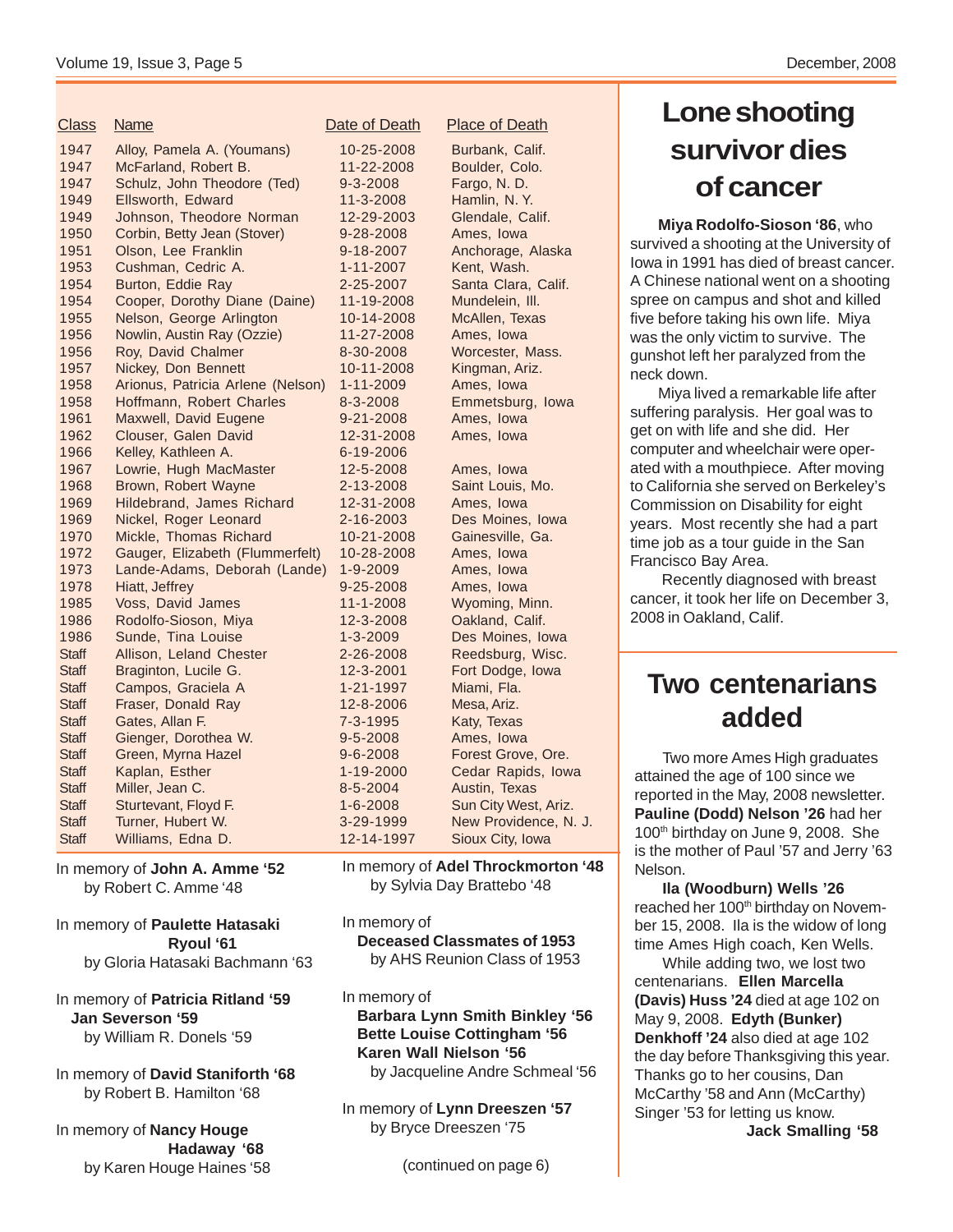(continued from page 5)

In memory of **Paulette Hatasaki Ryoul '61** by Dale C. Rouze '60

In memory of **Jane Graff '45 Charles Genaux '45** by Anita Wald-Tuttle '45

In memory of **Marvin Munson, Jr. '48** by Robert D. Munson '51

In memory of **Patrick Callahan '77** by Bonny K. Callahan '51

In memory of **Donna Finnegan '75 Vicki Knutson '75** by Kathryn "Kay" Mulhall '75

In memory of **Ted Schulz '23 Robert Grinstead, 39** by Tedford A. Grinstead '47

In memory of **John "Ted" Schulz '47** by Jacqueline Schulz Francis '49

In memory of **Elizabeth Flummerfelt Gauger '72** by Deb Lenning Ballard '72

In memory of **Richard McCarthy '39** by Ann M. Singer '53

In memory of **Diane Daine Cooper '54** by Diane Daine Cooper Family

In memory of **Richard O. Erickson '38 Marily Blaess '59 Patricia Ritland '59 Jan Severson '59 Barbara Hoover '59** by Larry E. Erickson '59

In memory of **Polly Slater Wilson '77** by Dennis P. Little '77

In memory of **Robert J. Neff '41** by Levon A Neff

In memory of **Diane Daine Cooper '54** by Dagmar Anderson

In honor of **Sandra Daulton Shaughnessy, '77** by Kelley Gray McMurchie '77

In memory of **David J. Voss '85** by J. Paul Clark '61

In memory of **David J. Voss '85** by Shirley J. Smith '44

In memory of **Martha Ann Elder '55** by Charles R. Elder '57

In memory of **Robert Mulhall '39** by Gary M. Mulhall '63

In memory of **John Dickinson '48** by Nancy Neff Clark '48

In memory of **Austin "Ozzie" Nowlin '56** by Donald B. Ostermann '56

In memory of **Diane Daine Cooper '54** by Karla Holst Benaud '54

In memory of **Carroll L. Rierson '54 Merle N. Hansen '52** by Bonny Rierson Schoolmeester '52

In memory of **Lawrence "Larry" B. Skold, '67** by Jerry '61 & Karen Skold '63 Tow

### Two Ames High School "Treasures" from Jack

**Pork Bellies: Max Joe Molleston '53** was known as Joe in high school. His dad was Max, so he was Joe. For many years he was the farm expert on Quad City radio station WOC. So when this cartoon was discovered, it was just too good not to share. Enjoy!



**Did you belong to the Booster Club?** I discovered this Booster Club card while cleaning out my parents' home. This card was issued sometime in the early to mid-50s to my sister, **Nancy (Smalling) Pasley '61**. Do you remember how it worked? You joined the Booster Club. This membership cost 12¢. Membership allowed you to buy tickets for football and basketball games for 10¢. That gave you a seat in the balcony at basketball games.

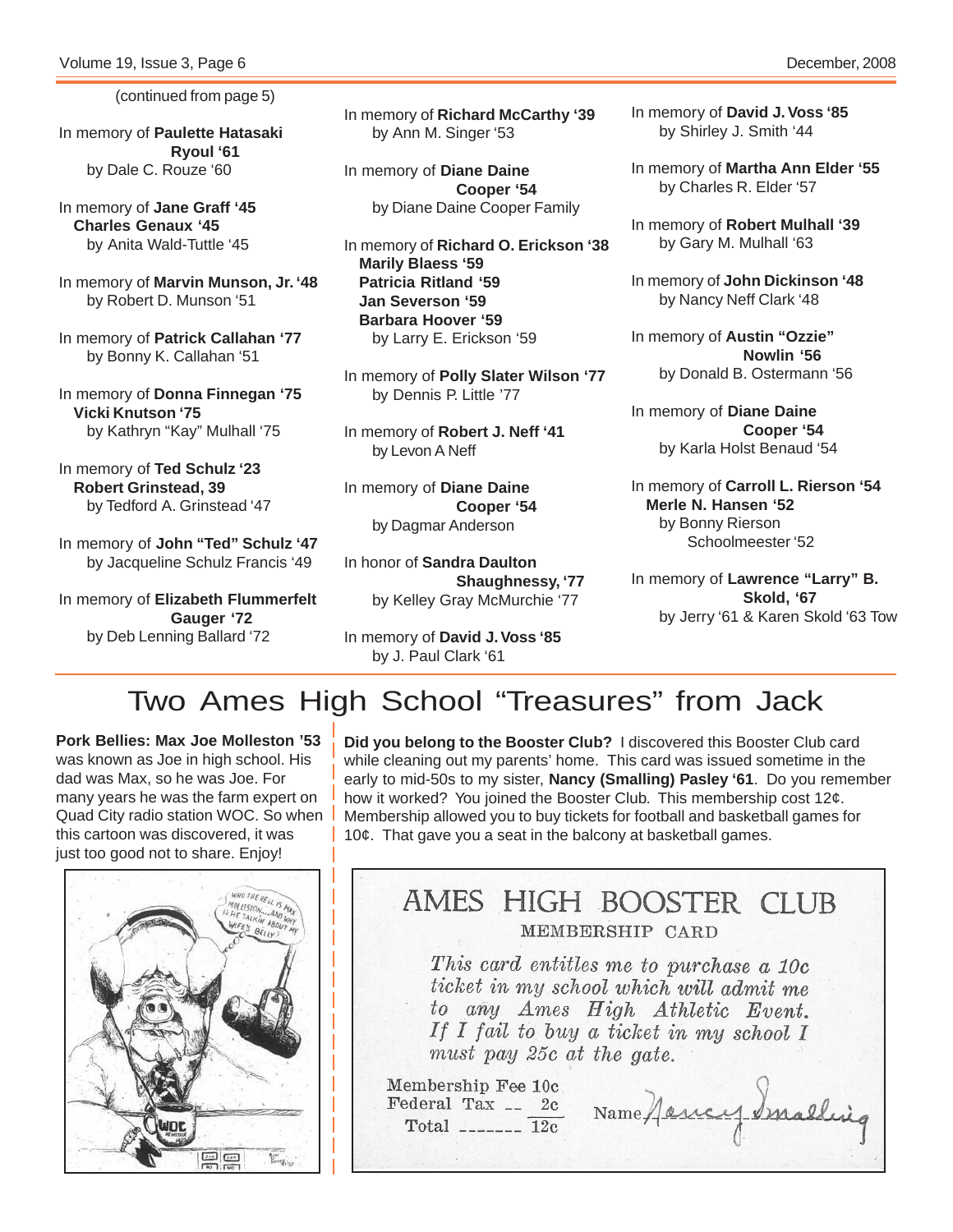### **- - - - - Alumni Still Aiming High - - - - -**

**Martha (Thompson) Grant '64** graduated in May 2007 from Armstrong Atlantic State University, Savannah, Georgia with a Bachelor of Science degree, magna cum laude, in Criminal Justice. She is also a member of the Honor Society of Phi Kappa Phi.

**Tom Wilson '74** is the President of the Marketing Group of Risdall Advertising Agency Interactive in Minnesota. RAAi was honored with 29 WebAwards-the most ever by an agency in a WebAward competition. "With over 2,000 entries worldwide, the recent group of award-winning sites is a true testament to the quality and consistency of our work," said Ted Risdall, chairman of RAAi.

**Kelly (Alford) Kultala '76** was elected to the Kansas State Senate on Nov. 4, 2008. She will represent the 5th District, which encompasses the cities of Leavenworth, Lansing, western Kansas City, Kansas and Bonner Springs for a four-year term.

**Candice Williams '00** is the Education Director for the Boys and Girls Club in Ames. She is an Iowa State University graduate with a degree in child, adult and family services, and a minor in sociology. She did her practicum at the club when she was a sophomore in college.



**Marc Heitzman '08** returned to the C. Y. Stephens stage in Ames to dance the lead roll of Eddie in the Billy Joel musical "Movin' Out." He had planned to attend Oklahoma City University for college in the Fall of 2008 however auditioned for the role in New York during the summer and got it. Marc will tour with the show

for a year. His resume included three high school musicals, yearly dance recitals and a showcase for his competition dance team every year since the seventh grade. Since age 4, Marc had been performing in the annual local production of "The Nutcracker Ballet" - for the past five years he played the lead role. At Ames High School he played football and soccer. Chad Zmolek, AHS soccer coach and teacher, said Marc "is the definition of the All-American kid. He is the most exceptionally talented and dynamic student-athlete I've come across. I don't know how he does it, but he has an engine that won't quit." He is also an Eagle Scout. Marc hopes to dance on Broadway some day and loves the fact he is getting paid to do what he loves to do.

### **End of Year One in the Peace Corps**

**Foy Spicer '99** and **Jeff Diesburg '99** are Peace Corps volunteers in central Panama. Foy is writing for The Tribune about their experience. She is the daughter of Jerry '65 and Lynette Spicer. Carmi '44 and Betty (Smith) Spicer '44 are her paternal grandparents.

Jeff and I have been in Panama a year (plus a couple months). Peace Corps has been a wonderful experience. We've met many new people, become fluent in Spanish and traveled to touristy and remote places. We have some projects started in our community and are ready to expand those projects and bring them to new people.

We are living in an itty bitty hamlet. There are about 26 people. There is a one-room schoolhouse with one teacher and five students in five different grades. For the most part, the families earn money growing cilantro.

We rent a house that has just two rooms for \$25 a month. There is no electricity, no hot water and we do not have cell phone coverage. The roof of the house is corrugated metal, the walls are wooden boards with one inch gaps and we have a nice smooth cement floor. The shower is outdoors and we have a latrine. The best part of the house is the large wrap around porch. We have a wonderful view down to the village green and off to the hills and sky.

We are the first volunteers in our community so we spend a lot of time talking to people and letting them get to know us and finding out how we can work in the village. We also spend a lot of time explaining what it is like to live in the United States and that yes, we do think Panama is a beautiful country. We have several projects that are gathering momentum.

**Ornamental Plants** - A group of seven women and the school are working on growing pretty plants in terracotta containers that will be sold at a gallery in Panama City. The idea is to provide an alternative source of income to alleviate the pressure to sell illegally harvested wood from the primary rain forest.

**Mud Stoves -** Most women cook over raised open cook fires called fagónes. These fires use a lot of firewood and are bad for the lungs. We are working to build enclosed mud stoves that use one third the wood and have a chimney. **English Classes -** Jeff is tutoring several young men who have shown special aptitude and desire to learn English. **Terracing and Land Conservation** - The culantro farmers around us use slash and burn to clear fields. Using living fences and drainage trenches, Jeff is working with one farmer to start a new field close to his house that will be a model on how to preserve the soil and yield the same or more culantro. Culantro is an herb that tastes a little like cilantro and is used in many traditional dishes here in Central America.

**Home Gardening -** Our house is becoming a demonstration model on how to use the space around the house. We are showing how to grow food with more sustainable practices such as organic compost and green manures. The best part is now the neighbors are starting to notice and want to try some of our techniques.

We have visited several other volunteers in Panama. It is amazing how a country the size of South Carolina can have so many different climates and cultures. We'll be headed back to the United States in less than a year from now.

**Foy Spicer '99**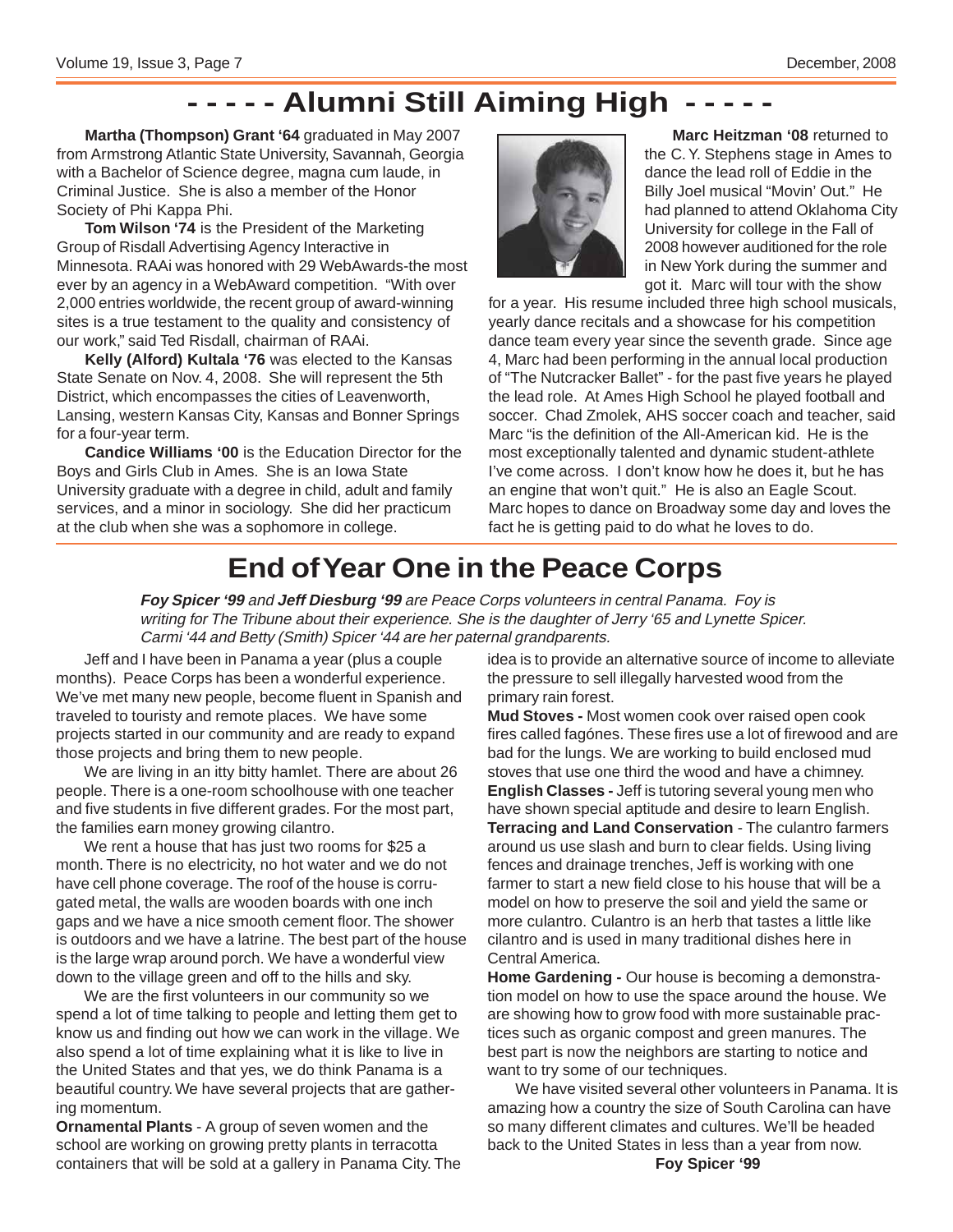# **Ames Education Foundation (AEF) News**

### **Mini-Grants Support Ames High School Projects**

Each year the Ames Education Foundation awards mini-grants to faculty to provide special projects in the classroom. Funded projects directly involve students, are innovative and incorporate matching funds or community resources.

This school year the Foundation has received 33 proposals requesting \$15,362 from faculty to provide special projects in the classroom through mini-grants. Because of the community support we were able to fund, either completely or partially, 30 projects, for a total of \$10,000. Ames High School received awards for the following mini-grants.

### **Multi-Media Projector**, Judy Brunner

Purchase a multi-media projector to be used in the math classrooms.

### **Yoga Club**, Mary Kautzky

Provide a weekly yoga club designed to increase self-esteem, improve body image, prove relaxation techniques for students with disabilities.

**AHS Orchestra Fall Festival 2008**, Mary Kay Polashek Assist in financially supporting the 2008 AHS Orchestra Fall Festival.

#### **TI-SmartView**, Teresa Testroet Purchase of a computer-graphing calculator - the TI-SmartView Emulator Software.

- **Digital Cameras in the Classroom**, Kirsti Minion '95 Purchase additional digital cameras for the Media Center that can be used by students and teachers.
- **Technology to Support Reading**, Katie Gustafson Use technology to enhance students' reading in high school level reading classes through the Reading Pen, a pocket-sized reading device that increases comprehension and assists with decoding.

### **ALP Library**, Brent Helmkamp

Add 50 different high interest literature books to the ALP Library collection.

#### **Monitoring the Health of the Ames High Prairie Remnant**, Mike Todd

Purchase equipment and materials to assist students in the actual scientific collection of data about the prairie.



### **Band Campaign Update**

Let the Band Play On campaign was formally kicked off at an AHS football game in October 2008. The Co-Chairs, Heather and Gary Botine are seen unveiling the Tuba showing the amount-raised to-date at that time! As of January 5, 2009, the campaign has raised \$262,591 toward the instrument replacement and endowment fund. You can help us reach our goal of \$500,000 (\$250,000 for immediate replacement needs and \$250,000 for the band endowment). See the contact information for the Ames Education Foundation below.

### **AHS Field Turf Update**

The campaign for installing Field Turf at the Ames High School stadium has reached \$530,137.61 as of January 5, 2009! Our goal is to raise a total of \$600,000 and we still need your support! Our plan is to put the project out for bid in January 2009 and begin construction in May 2009. The finished field should be ready for the fall sports and back-toschool activities. That would mean that football games played by the freshman, sophomore and junior varsity teams would not be cancelled! The marching band could march! The varsity team would have a safer field to win on! Please consider making a gift to the Field Turf campaign.

### **Contact the Ames Education Foundation**

Please remember us in your will.

The Ames Education Foundation 415 Stanton Avenue P.O. Box 1125 Ames, IA 50014-1125

515-268-6630 Jean Kresse, Development Director jkresse@ames.k12.ia.us www.ames.k12.ia.us/AEF/Foundation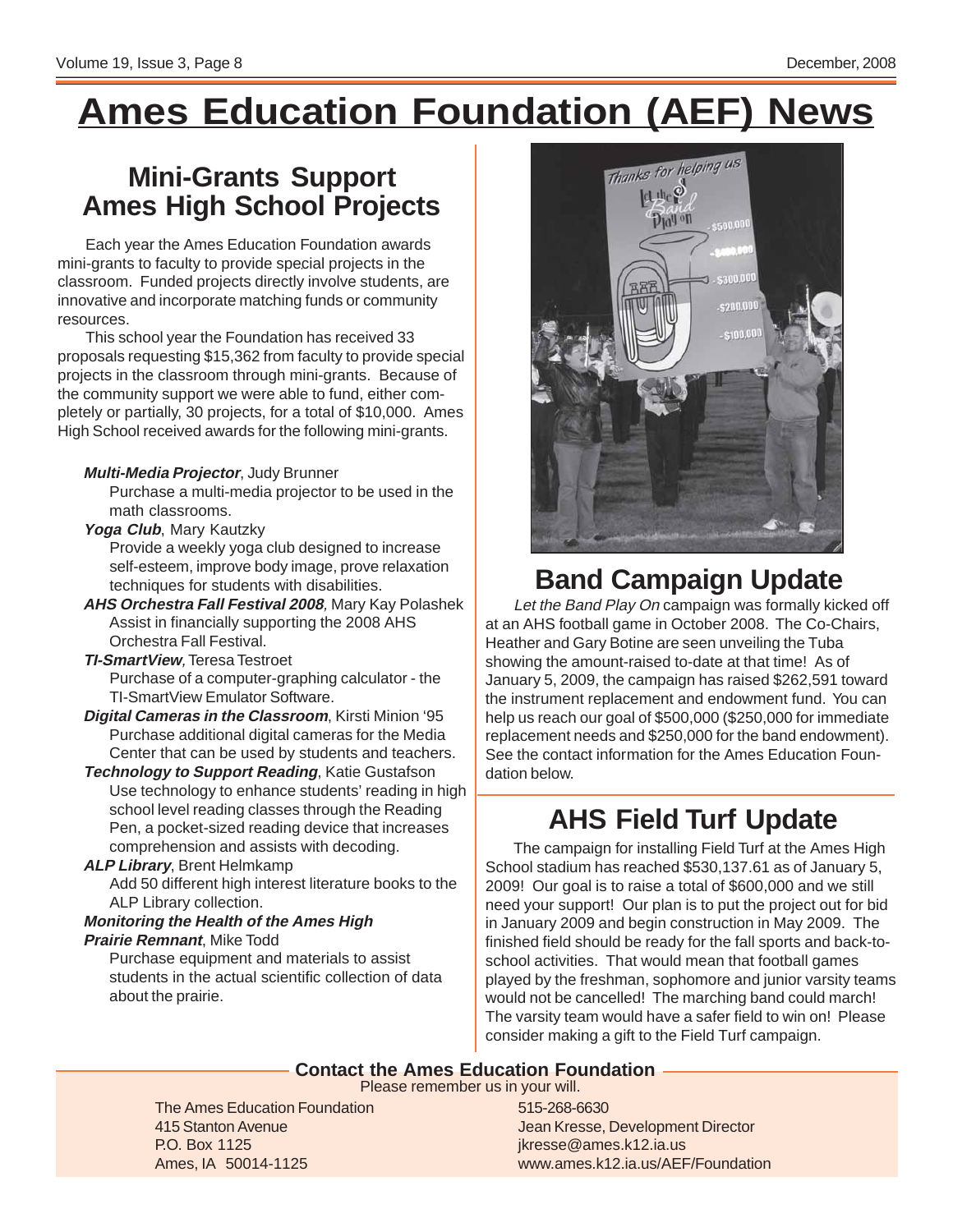**Lost List** - We have no address for the names listed on this page. If you have a current address or lead to finding them, please let us know. Send all information to: Jack Smalling, 2308 Van Buren Avenue, Ames, Iowa, 50010. Thank you.

**LOST GRADUATES** 1925 Allen Lyle Ambrose 1927 Peck Helen 1928 Hearn Pauline 1928 Herrmann Martha 1928 Hoxie Louise 1928 Moore Helen G 1928 Morrison Dale 1929 Baker Leone 1929 Campbell Phyllis 1929 Gehringer Dorothy 1929 Haigler Edna 1929 Jensen Ephram 1929 Miller Sam 1929 Smith Dorothy 1929 Thomas Elsie 1929 Treon Elva 1930 Carpenter Carol 1930 Christensen Laura 1930 Mcdonald Thomas 1931 Heuerman Mildred 1931 Lenhart Harriet R. 1931 McKinley Earl 1932 Buckles Harriet Louise 1932 Creighton Ruth 1932 Critzman Carol R. 1932 Homan Marjorie F. 1932 Howard Dorothy M. 1932 Mills Alice Pattee 1933 Dixon H. Maynard 1933 Engstrom Dorothy Maxine 1933 Griffith John Martien 1933 Hunt Esther I. 1933 Lawson Harriet Jean 1933 Poulos Louis T. 1934 Agard Esther E. 1934 Armstrong Elsie Fronsdahl 1934 Conn Delorus 1934 Cowan Loretta M. 1934 Farber John L. 1934 Gill Irene B. 1934 Johnson Mildred Helen 1934 McVey Maxine Amelia 1934 Parks Kathryn Alice 1934 Peel Kathryn Jane 1934 Viggers Virginia Frances 1935 Davis Joyce W. 1935 Pratt Caryl Amber 1935 Smith Betty R. 1936 Kingkade Bernardine D. 1936 Shedd Robert K. 1937 Duitch Sylvia Esther 1937 Peterson Wilma Esther 1937 Thompson Bonita M. 1937 Umble Ruth Irene 1937 Wildman Josephine Grace 1938 Burkhardt Bertha M. 1938 Cronan Geraldine R. 1938 Gastrock Edalee Esther 1938 Lanning Mary Jane 1938 Tice William Henry 1938 Woosley Dorothy 1939 Bland Celia Mae 1939 Browne Josephine May 1939 Giese Barbara Ruth 1939 Hayes Patricia Lea 1939 Klos Catherine May 1939 Reeves Patricia Mae 1939 Sussman Betty 1940 Beaty Edward E. 1940 Duvall Bette M. 1940 Hensler Norma Jeanne 1940 Hubbard Marjorie R. 1940 Iverson Betty Ann 1940 King Mary Elsie 1940 Knight Jeanne L. 1940 Turner Janet Louise 1941 Benton Jean 1941 Burdick Dorothy Irene 1941 Burk Marion 1941 Combs Mary Jean 1941 Cook Dorothy Mae 1941 Crump Elinor 1941 Knudson Betty Louise 1941 Landers Dolores 1941 Mumm David Lee 1941 Remley Joan Elizabeth 1941 Wetter Ruth Frances 1943 Hanline Avice M. 1943 Price Betty Jane 1943 Ross Bruce M. 1943 Williams Betty Jean 1944 Mccormack William 1944 Miller Alice Jean 1944 Morris James Frank 1944 Paine Frank R. 1944 Rafdal Naomi Elaine 1945 Jefferson Gordon 1945 Mcclure Mary Lynn 1945 Penna Betty Jo 1945 Schneider William H. 1945 Thurmond Frances Olive 1946 Powers Sally Marie 1946 Rhodes William Sydney 1947 Allbert Muriel E. 1947 Barber William Phineas 1948 Altemeier Mary Louise 1948 Cole Lois Evelyn 1948 Giese Mary Joan 1948 Lawrence Robert W. 1948 Prather John W. 1948 Schaefer Vernon Herbert 1948 Wallace James Irving 1949 Carpenter Norma Jean

1949 Green Judith Ann 1949 Rahamer Doris Loriene 1949 Walsh Margaret Jean 1950 Carpenter Betty Jo 1950 Sowers Joseph McCall 1950 Tripp Richard Buel 1950 Weber John 1951 Nadorff Rita Mary 1951 Vincent Helen 1952 Jager Anne Jacob Renee 1952 Peterson Thomas Richard 1952 Spear Barbara Ann 1952 White Francis Edward 1953 Davis Gordon L. 1953 Gibson Patricia E. 1953 Kjerland Norman Eric 1953 Madsen Janet 1953 Nass David Allen 1953 Peterson Kenneth E. 1953 Wilson Janet Gayle 1954 Wand Lela June 1955 Hernandez Wagner 1957 King Ronald Earl 1958 Howard Judy 1958 Melampy Kathleen 1958 Thompson Duane Curtis 1958 Vogtlin Shirley 1959 Bruce Clare H. 1959 Poole Carey E. 1959 Randau Ronald Leroy 1960 Bush Ronald C. 1960 Fredrickson Patricia Ann 1960 Reed Mary Sue 1961 Anderson James F. 1961 Ball Nancy Rae 1961 Bappe Robert Bruce 1961 Diehl Barbara Lyon 1961 Fuller Florence B. 1961 Hanson Mary Kathleen 1961 Kammerer Stanley Clyde 1961 Larson Harvey John 1961 Lorenzen Garold Lee 1961 Manning Kristine Marie 1961 Marsh Theodore Donald 1961 Ray Robert Luther 1961 Rice Susan Natalie 1961 Shockey Lucinda Lee 1961 Spear Michael Lee 1961 Wilcox Barbara Sue 1961 Wright Sharon Kay 1962 Breckenridge Linda Kay 1962 Campbell Michael David 1962 Chase Stephen H. 1962 Clemens Kent Bush 1962 Dawson Sally Jo 1962 Eltawil Zeinab Z. 1962 Gross David E. 1962 Link Sandra Sue 1962 Martini Teresa Ann 1962 Pirtle Dianna May 1962 Voss David Dean 1963 Bonanate Giovanni 1963 Cole Jess Nathan Jr. 1963 Crain Jean Elizabeth 1963 Crossley Susan K. 1963 Gray Carolyn S. 1963 Jarvis Linda Belle 1963 Klopf John L. 1963 McGuire Jack Miller Jr. 1963 Mesmer Daniel William 1963 Milliken William Edward 1963 Oslund Allan F. 1963 Peterson Stephen John 1963 Speer Anna M. 1963 VonBergen Becky 1964 Caquelin Robert William 1964 Carlson Cathy Gaye 1964 Conner Rose Marie 1964 Cooper Kitty Sue 1964 Elbert Stephen Thomas 1964 Erickson Judith Ann 1964 Good Marlene Kay 1964 Harris Paul E. 1964 Hofstad Rebecca Irene 1964 Howard Donna Earlene 1964 Johnson La Dawn 1964 Keisler Ann Miller 1964 Kutish Kathryn Virginia 1964 Orngard James Timothy 1964 Reitz Betty Ann 1964 Williams Jacqueline Sue 1964 Wilson Michael Rodney 1964 Wright James George 1965 Aggarwal Sudhir 1965 Bennett Danny Eugene 1965 Billings James Thornton 1965 Bristol Susan Ellen 1965 Cafferty Phillip J. 1965 Cott Shirley Stickler 1965 Davis Dennis Milo 1965 Dennis Mary Linda 1965 Hamme Charlotte R. 1965 Horn Judith A. 1965 Larson Karen Ann 1965 Lewis Robert A. 1965 Mills Esther May 1965 Olson Deanna Marie 1965 Owings Gerald E. 1965 Reinhart Julie A. 1965 Seastrand Ronald Arthur 1965 Sinnen James Eugene 1965 Strickland Michael J. 1965 Tonne Patricia Anne 1965 Webb Carl Thomas

1966 Darnell John David 1966 Davis Charles Craig 1966 Erickson Mary Ellen 1966 Frame Joyce A. 1966 Hemstreet Ann B. 1966 Johnson Donna Marie 1966 McCullough Patrick John 1966 Myers Claudia Marie 1966 Oates Thomas Richard 1966 Stalstrom Marja Lisa 1966 Stevens Michael Edward 1966 Sulentic Mary Anne 1966 Watkins Karla Marie 1967 Beman Larry Michael 1967 Blagen Bonnie Elizabeth 1967 Carpenter Michael Adrian 1967 Fisher William Ray 1967 Hostetter Joseph Clyde 1967 Hutchison Lynn Rae 1967 Jarvis Ramona J. 1967 Johnson Linda Dianne 1967 Johnson Marsha Rae 1967 Kirk Douglas Karl 1967 Kreamer Dirk 1967 Pace Steven Donald 1967 Smith Karen Ann 1968 Connor Ann Louise 1968 Evans Barbara Jean 1968 Harris Michael Payson 1968 Hickman Kathryn Anne 1968 Hickman Marsha Lyn 1968 Lee Donetta Jean 1968 Miller Paul Hesse 1968 Schmidt Charlotte 1969 Kok Marianne 1969 Page Cynthia Carole 1969 Zehngraff Pia 1970 Aulin Eva Christina 1970 Bailey Patricia Ann 1970 Buchman Cherie June 1970 Gomez Patricia Bedoya 1970 Hird Marilyn Virginia 1970 Marjanovich Mashenka 1970 Moore John Thomas 1970 Raykovic Lola 1970 Rey Roberto Rosello 1970 Schmidt Christian 1970 Zurheide Ruth 1971 Barnard Ruth Anna 1971 Decampos Regina Marcia 1971 Gray John Robert 1971 Hale Teresa Ann 1971 Henderson Jamie Lee 1971 Miller Gary Alan 1971 Moldenhauer Pamela 1971 Moreau Alain 1972 Barnett Lowell Leroy 1972 Blackburn Carol Ann 1972 Chirapanda Suthiruck 1972 Eklund Lena 1972 Eugene George S. 1972 Fisher Marvin 1972 Iten Ruth 1972 Ito Norma Tiemi 1972 Kilberg Debra Ann 1972 Kindermann Deborah 1972 Linzenbold Eva Ilona 1972 McFarlane Gary K. 1972 Rhoads Mary Kathryn 1972 Thies Kathryn Hurst 1973 Barnard Mary Ilene 1973 Davis Donald Eldon 1973 Davis Ronald Dale 1973 Kindermann Candace 1973 Kinney James Harvey 1974 Johnson Kristie Lee 1974 Neptune Jacqueline 1974 Sherod Diane Kay 1974 Winburn Cydne Marie 1975 Bell Keith Harold 1975 Bulkley Teresa 1975 Buzzard Barbara Kathryn 1975 Hall Jadie J. 1975 Hess Brenda Kay 1975 Lepage Diana Blanche 1975 Nichols William Edward 1976 Baena Marly C. 1976 Ghobadi Fahimeh 1976 Knoll Bonnie Lynn Lloyd 1976 Minaei Mohammad Reza 1976 Nilsson Per Ingemar 1976 Sheikholeslami Fariba 1977 Ahmadi Parvin 1977 Eshaghzadeh Alborz 1977 Eshaghzadeh Roya 1977 Helland Stephanie Dee 1977 Lockamy Derek John 1977 Lynch Kimberley Jean 1977 Mostajeran Fatomeh 1977 Ochoa Maria Lucia 1977 Runge Sheryl Lynn 1977 Yamin Simin 1978 Abbott Scott Edward 1978 Bushman Donna J. 1978 Jennings Joseph P. 1978 Luke Lisa Ann 1978 Piroozbakhsh Ali 1978 Porheidar Fatomeh 1978 Rafieha Ali-Reza 1978 Rasolkhani Mahwash 1978 Strand Thomas R. 1978 Stuart Harold Roger 1978 Wilcox Joyce Eileen 1978 Zojaji Shahrokh

1979 Anderson Dale Roger Jr. 1979 Feiz Saeed 1979 Fields Teresa Jean 1979 Germain Robert Eugene 1979 Hariri Zainab Salem 1979 Hunt Laurel Tawn 1979 Hutchinson Cheryl Kay 1979 Kingery Laura Mae 1979 Mahdavi Muhammad Ali 1979 Messines Anne 1979 Miller Todd Lloyd 1979 Monibi Rana 1979 Nayeri Maryam Fatemi 1979 Olson Eric L. 1979 Peterson V. Wayne 1979 Roberts Mark Allen 1979 Sasso Mohammed Sami 1979 Shojaeddini Ahmad 1979 Tabesh Ali Reza 1980 Abbott Lisa Elaine 1980 Al-Mansour Khaled 1980 Borazjani Amir 1980 Campbell Robin Fay 1980 Carlson Cynthia Carol 1980 Conlon Joseph Scott 1980 Hawthorne Clark Wylie 1980 Mirzamostafa Seyed 1980 Monemi Shahriar 1980 Pourabbas Fariborz 1980 Power John F. 1980 Razmpour Bahman 1980 Sohrabian Fereidoon 1980 Stuart Kimberly Ann 1980 Troxel Janice Ann 1981 Anderson Jedd David 1981 Benson Helen Louise 1981 Ficken David William 1981 Huynh Hue 1981 Huynh Phat 1981 Jones Brian Keith 1981 Kifel Nasser Abdallah 1981 Laughlin Elisa C. 1981 Verser Cynthia Carol 1982 Doan Diep Thi Ngoc 1982 Gaetano Pamela Sue 1982 Isenberger Kelly 1982 Johnson Kerry Michael 1982 Ocadiz-Garcia Elisa 1982 Ocadiz-Garcia Silvia 1982 Ramsell Eric W. 1982 Troxel Janet May 1982 Twombley Lisa Anne 1982 Weiss Julianne 1982 Wilson Mark D. 1982 Yanda Jill Elizabeth 1983 Bortz Elaine Marie 1983 Cummings Kevin L. 1983 Davis Jeffrey Alan 1983 Dhanani Aurangzeb A. 1983 Doan Dung Thuy 1983 Hoang Vui Thi Thu 1983 Jordan Todd R. 1983 Morales Carolina Urioste 1983 Ro John Douglas 1983 Toth Joseph 1984 Chambers Glenn Allan 1984 Dhanani Azam 1984 Gaetano Peter Jeffrey 1984 Grimm Randy James 1984 Mitchell Roberta Jo 1984 Nevins Jennifer Christine 1984 Schulz Donn Renaye 1984 Spraggins Brian Keith 1984 Taylor Jennifer 1984 Wilson Samantha Jean 1985 Ewing Ingrid Leigh 1985 Feiz Vahid 1985 Liu Quowona Peter 1985 Meas Kim Sang 1985 Nikule Mohammad Seyed 1985 Stout Kenneth Darrel 1985 Toth Agnes 1985 Trebes Anja 1985 Zakeri Golbon 1986 Andersin Lars Georg 1986 Conley David 1986 Havlin Jeffry Lynn Jr. 1986 Hung Gilberto Chifoon 1986 Jones Melissa Ann 1986 Moore Scott Melvin 1986 Randall Todd Alan 1986 Sinatra Marc Anthony 1986 Yates Karen Margaret 1986 Yates Mark Lawrence 1987 Aller Robert Lewis 1987 Martin Michael Richard 1987 Rackham Nick 1987 Smith Janette Leah 1987 Taher Zafer Saef 1988 Hollings Kristin Anne 1988 McGuire Dave Eric 1988 Mitchell Wesley Ted 1988 Ralston Amy Suzanne 1988 Watne James Allen Paul 1988 Yom Toeum 1989 Bryan Stephanie Michelle 1989 Cable Matthew James 1989 Chung Dong Hee 1989 Cummings Kristine Ann 1989 Gregory Ronald Eugene 1989 Lee Shawn Min 1989 Lomantow Judicia 1989 Mcdonald Melissa Marie 1989 Mitchell Kathryn Claire

1989 Saintcharles Persephene 1989 Strable Michelle Lynn 1989 Truong Minh Lap 1990 Fashbaugh Martin Jolian 1990 Lee Ty Van 1990 Murray Stacey Lynn 1990 Royal Kirsten Melanie 1990 Westbrook Shannon Jo 1991 Chahal Pramilla P. 1991 Erickson Linda 1991 Heaton Garrett W 1991 Hill Matthew J. 1991 Long Cynthia Kathryne 1991 Mardi Dewantoro 1991 West Addie Mae 1991 Yi Connie Jiongbin 1992 Barandiaran Miguel Angel 1992 Chu Jenny 1992 Hammer Amy Jean 1992 Hoekema Eric Matthijs 1992 Kaczmarek Jeffrey 1992 Madison Jennifer Ann 1992 Massey Sherri Lynn 1992 Puspitasari Nyoman Anie 1992 Wendt Nicole Denise 1992 Wilson Maurice E. 1993 Barandiaran Luis 1993 Gardner Jeffrey M. 1993 Harris Ryan Christopher 1993 Johnson Richard Lee 1993 Lang Sherry Michelle 1993 Ray Christene Ann 1993 Rozewski Ananda Joshua 1993 Siwatu-Whittington Ashia 1993 Slaughter Joshua Aaron 1993 White Jamison Ryan 1994 Beaman Heather Leigh 1994 Christy Scott Chace 1994 Darkoh-Ampem Michael 1994 Haynes Melissa Ladd 1994 Serfass Evan Robert 1995 Adair Nathan E. 1995 Asar Asmaa Mohmed 1995 El-Dars Sherine Ezz-El 1995 Fetty Ola D. 1995 Vongsaly Vanndy 1995 Westpfahl Jeremy Scott 1995 Xi Qian 1996 Brown Richard Bruce 1996 Chu Vu-Te 1996 Deardorff Jesse James 1996 Estes Kurt Dean 1996 Flores Ana Catalina 1996 Hassel Frank 1996 Hyun Soung Hee 1996 Kruger Adam W. 1996 Li Xue 1996 McPherson Jose Antonio 1996 Rodgers Jeffrey Brian 1996 Su Chi-Chen Jane 1997 Hopper Trevor Gene 1997 Jones Marc Anthony 1997 Knapp Toby Michael 1997 Milavec Catherine M. 1997 Mosesova Irina A. 1997 Mosesova Sofia Alexandri 1997 Pitts Nola Jean 1997 Schroeder Jonathan 1997 Schutt Jennifer Jean 1997 Scott Bridgette Marie 1997 Wentzel-Fisher Asa 1998 Bower Tracy Dawn 1998 Chu Yu-Hsuan 1998 Dennis Cara Cristine 1998 El-Khariby Howaida Samir 1998 Farooq Umer 1998 Meier Michael Frank 1998 Milburn Wendy 1998 Regis Faith Marie 1998 Roeske Jeffrey Wilson 1998 Roth Erica Lynn 1998 Thomas Eddie 1998 Thornton Bryan Asher 1998 Umbaugh Kelly Nocole 1998 Uribe Marquez Carlos 1998 Vilmont Adam Francis 1999 Ali Lubna 1999 Andrade Cardenas Luis 1999 Azmeyesh Jefer Seyed 1999 Gonzalez Juan Sebastian 1999 Grieshop Caithlin Marie 1999 Kritz Jaclyn Shea 1999 Lee Kiwhoon 2000 Benson Timothy Robert 2000 Brewer Patricia Ann 2000 Coleman Peterline 2000 Collazo George Jessiey 2000 Harbunova Yauheniya 2000 Harun Siti Binti 2000 Madison Cory Alan 2000 Malooly Anthony Wilke 2000 Pietrangeli Merchau Maria 2000 Spence Leiha Marie 2000 Yau Szu-Mun 2000 Zheng Oiyou 2001 Airhart Michael Allan 2001 Ametaj Ermal Burim 2001 Bennett Angela Bang 2001 Brown Christopher Earl 2001 Cavanaugh Elizabeth 2001 Chilongo Bizenge 2001 Chrystal Jessica Jane 2001 Galvin Nickolas Richard 2001 Grady Travis Dean

2001 Harun Mohd Rizal Bin 2001 Holmes Christina Marie 2001 Jenkins Tamika Elon 2001 Lepon LesPaul 2001 Mercer Shanna Kaye 2001 Nunez Andres Felipe 2001 Sturm Christopher<br>2001 Torres Boris Martin 2001 Torres Boris Martin 2001 Yau Sze-May 2002 Anderson Michael Alan 2002 Di Orio Mark Anthony 2002 Harris Alissa Nichole 2002 Hassan Muhammad 2002 Lee Jessica 2002 Myers Krystal D 2002 Roberts Jeffrey Antonio 2002 Thorne Tiffany N 2002 Zhao Yue 2003 Casey Matthew James 2003 Cho Christine 2003 Collier Timothy Thaddeus 2003 Danks Craig Stewart 2003 Diggs Evelyn M 2003 Harden Lakreshia Denice 2003 Holm Ryan Dean 2003 Holmes Benjamin Michael 2003 Kier Garang Dut 2003 Luna-Vazquez Emanuel 2003 Mercado-Ortega Pedro 2003 Musignac Shalome 2004 Babaei-Bourajeni Farin 2004 Carlson Brandt R 2004 Fickbohm Jessica Rose 2004 Hewitt Kevin Paul 2004 Hobbs Tia Marie 2004 Johnson Whitney Frances 2004 Komula David Tyler 2004 Myers Benjamen Joseph 2004 OConnell Kyle Richard 2004 Reyes-Juarez Raphael 2004 Swenson Jenna Marie 2004 Vincent Matthew C 2004 Whaley John Henry 2005 Canales Augusto Rogelio 2005 Crausby Darreyl 2005 Fowler Cassandra Leigh 2005 Larson Anthony James 2005 Markushin Yury Yurievich 2005 Maxwell Elizabeth Marie 2005 Park JeongHoon 2005 Sharma Navneet 2006 Ahn Annie K. 2006 Andersen Christian John 2006 Cho Edward 2006 Davis Ashley Nichol 2006 Fonseca Rosemary 2006 Hiatt Megan Renee 2006 Hopkins Aleisa Marie 2006 Kim Ji San 2006 Leamen Bryant Andrew 2006 Matteson Jennifer Alicia 2006 Reyes-Juarez Mario Angel 2006 Terronez Omelia Marie 2006 Waldman Sara R. 2006 Wu Lezhi 2007 Habhab Jamalia Rogene 2007 Haron Gasim 2007 King Mark James 2007 Li Nancy Nanxi 2007 Park Erica 2007 Schultz Ashley Elizabeth 2008 Halverson Ashley Ann 2008 Khan Bilal Sharif

**LOST TEACHERS** 82501 Douglass Isobel 83401 Sherbon Elizabeth 83704 Hunter Helen 83706 Turner J. Francis 84205 Porter Margaret 84301 Menefee Julia 84404 Johnson Kathryn 84602 Beatty Ann 84803 Laros Eva 84903 Boswell Joan 84906 Shaeffer Mary Ellen 85004 Witte Diane 85102 Evenson James 85407 Woods Marian 85601 Doyle Mary Jean 85607 Zimbelmann Alice 85903 Green Annette 85905 Roberts Sharon 86201 Cole Donald C. 86505 Foote Wendy 86615 Wright Jan 86703 Closs Stanley 86805 Iverson Carolyn 86903 Burton Caroline 87102 Carlson Karen 87105 Gilbertson Jack 87502 Neal Linda 87602 Brown Nancy Evelyn 87606 Fedo Kay 87811 Nyhagen Gwen 87813 Springer Katie 88006 Hughes Patrick A. 88010 Meyer Russel 89301 Campbell Alan 90510 Swalwell Abbey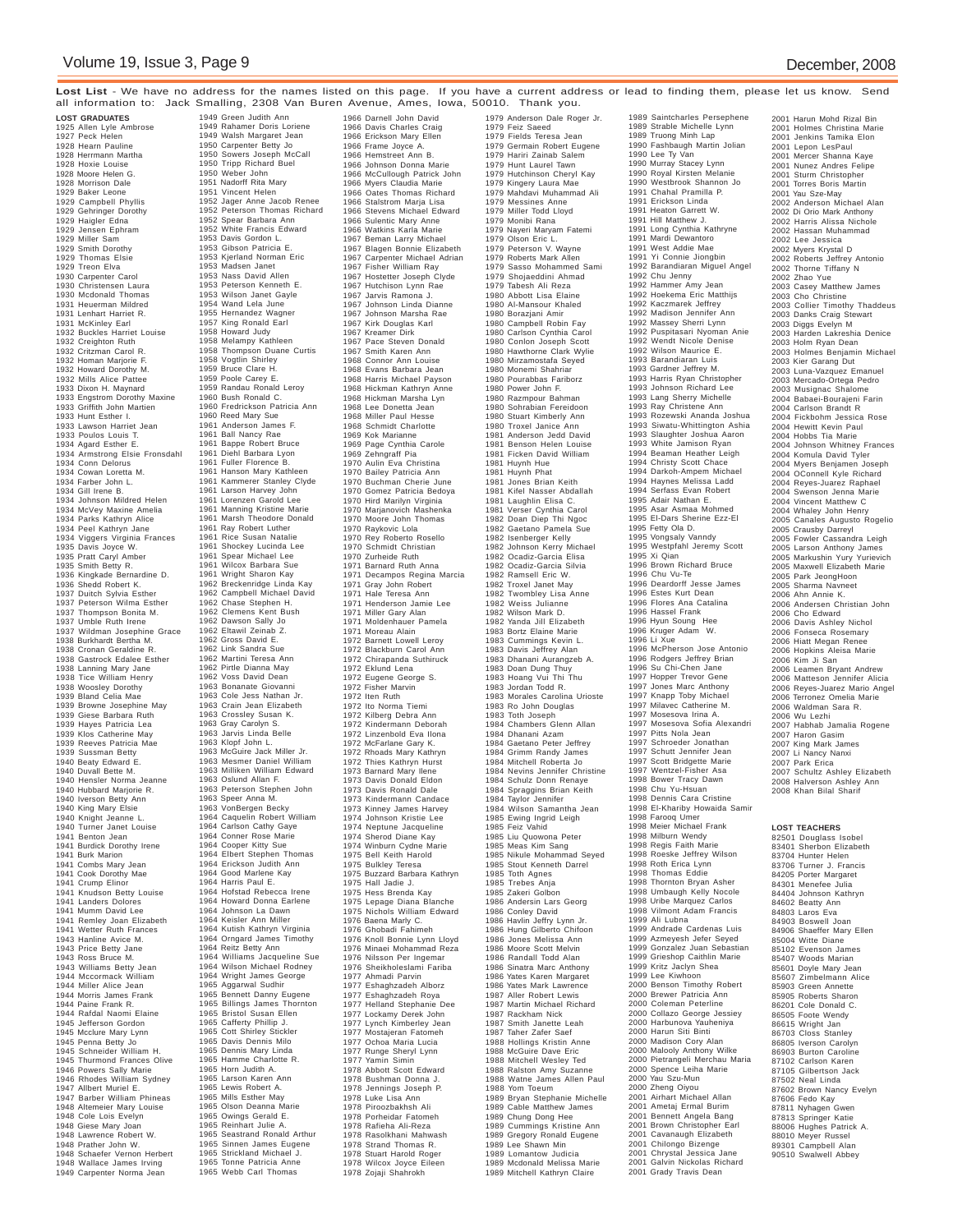### **We Get Letters . . .**

#### AHSAA,

The Ames High class of 1953 recently celebrated its 55th reunion here in Ames. We had some money left after paying all of the bills. The committee that organized the reunion voted to donate part of this money to the Ames High Alumni Association. Enclosed find our check in the amount of \$375.00. Keep up your good work.

**Jim Michaud '53, Class Treasurer**

#### Hi Everyone,

Sorry for the delay. The older I get, the behinder I get! Our 55th reunion in August was a 100% success for me. Again, I'd like to thank everyone involved! Thanks again for the AHSAA reminder. I'd surely miss my newsletter! **Mary (Schwarte) Sirois '53**

--------------------------------------------------------------

--------------------------------------------------------------

Greeting AHS,

I loved the story in the fall newsletter about coaches Dale Tramp and Jim Duea. Brought back warm memories of sophomore football two-a-day practices! Also good news to hear about the partnership with Ames Education Foundation and Booster Club. Field turf is great! We had it installed at Edina High School several years ago.

--------------------------------------------------------------

**Tom Wilson '74**

#### AHSAA,

I've had the pleasure of returning to the AHS gym to watch my grandsons play there for Dowling and Urbandale. Every time, it takes me back to the outstanding teams we had in 1945 (state champs), 1946 and 1947 (undefeated regular season). And - I always sing along with the fight song! They have a great team this year, too - Go Little Cyclones! Many thanks to the committee for all you do. **Phyllis (Eschbach) Schulz '47**

AHSAA,

Thank you for reminding me that my dues for the paper are due. I'm 91 years old and I take it one year at a time. **Maxine (Norlin) Muecke '37**

--------------------------------------------------------------

Dear Alumni,

I'm sending my dues in for the year 2009. I have many memories of all my classmates and the wonderful spirit of Ames High and from my class reunions of 50, 55 and 60 years. I'm hoping for a 65th.

> **Joan McElyea Biddison '46** --------------------------------------------------------------

Ames High Alumni Association,

I consider myself a member of the class of 1944, and here's why. For my first three years at Roosevelt I was in that class, until Ms. Brown held me back for a year - poor arithmetic skills being my downfall. So, thanks to that, the class of 1945 also claims me. And, thanks to a draft notice, I did outfox the lot of them by finishing in December of 1944, midway between graduations, further enhancing my status as a bona fide member of BOTH classes, don't you think? I do.

Although I'm sure I was far from the top of my class, I am quite certain that I received a far, far better education at AHS than I knew at the time. And for that I am eternally grateful. Since 1969 I've been in the management of Curriculum Associated, a publisher of instructional materials, some of which are used today in the Ames schools. And I'm an angel investor in a number of start-up companies.

At age 82, I'm still putting in 45-50 hours a week. I consider that full time, and enjoying every day of it. Helping to make classrooms better places for students and teachers continues to provide me with a meaningful life and authentic happiness.

**Frank E. Ferguson '45** (and '44)

### **Past newsletter issues and much, much more**

Have you missed a couple of newsletter issues over the past years? Especially past issues before you became an AHSAA member? If so, check out the alumni web page at **www.ahsalum.org** and click on the "Alumni Newsletter" tab. Most past issues of the newsletter are there going back to the very first one in 1990! Thank-you goes to **Tami Kuhn '79** and **Ed Hendrickson '74** for scanning the newsletters and now having over 50 issues available on the website!

And while you are at the web page, also check out the directory of email addresses, the complete "Some Have Left Us" list, the listing of alumni authors, many pictures from many years, and lots more. The web page hit a milestone with over 1,000,000 (that's one million!) hits on the page. More and more alumni are going on-line and finding the AHSAA web page!

Much thanks goes to Ed Hendrickson for being the web master. He continually updates reunion information, alumni news and especially alumni email addresses. He does this while also answering all the emails that the AHSAA receives with thoughtful and interested responses. Thank you, Ed!!

And a special thank-you to Tami Kuhn, also. She not only scanned the past newsletters for the website but also was the newsletter editor for the three 2007 issues. She has now moved to Des Moines and we are grateful for all the time she contributed to the AHSAA newsletters. Thank you and good luck to you, Tami!!

**Connie (Martin) Vaclav '76, Newsletter Editor**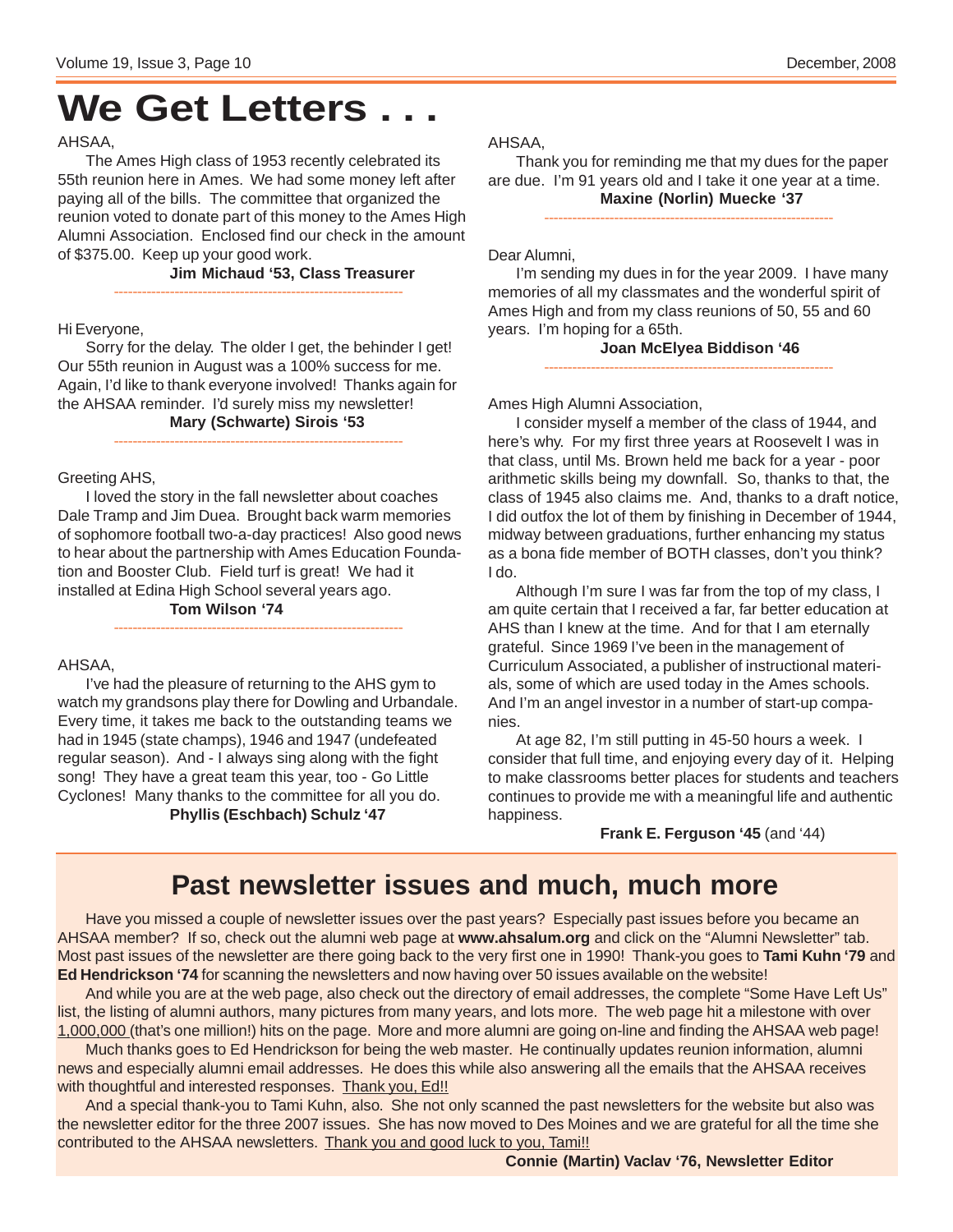| <u>Membership Blank Membership Blank Membership Blank</u>                                                                                     |                                                       |                                                                               | <b>Membership Blank</b>                          |  |  |
|-----------------------------------------------------------------------------------------------------------------------------------------------|-------------------------------------------------------|-------------------------------------------------------------------------------|--------------------------------------------------|--|--|
| Mail to Ames High School Alumni Association, 1921 Ames High Drive, Ames, IA, 50010. Make checks payable to AHSAA.                             |                                                       |                                                                               |                                                  |  |  |
| Please circle membership dues enclosed:                                                                                                       |                                                       | 1 year - \$6.00 2 years - \$11.00                                             | 3 years - \$15.00                                |  |  |
| Foreign Country:<br>Additional Donation enclosed: \$                                                                                          |                                                       | 1 year - \$12.00 2 years - \$22.00 3 years - \$30.00<br>Memorial enclosed: \$ |                                                  |  |  |
|                                                                                                                                               |                                                       |                                                                               |                                                  |  |  |
|                                                                                                                                               |                                                       |                                                                               | Graduation Year: ____________                    |  |  |
|                                                                                                                                               |                                                       |                                                                               |                                                  |  |  |
|                                                                                                                                               |                                                       |                                                                               | (first number on name label)                     |  |  |
| Birth Date: <u>___________________________</u> If married, is your spouse an AHS grad? __________________ If so, what year? _________         |                                                       |                                                                               |                                                  |  |  |
|                                                                                                                                               |                                                       |                                                                               |                                                  |  |  |
|                                                                                                                                               |                                                       |                                                                               |                                                  |  |  |
|                                                                                                                                               |                                                       |                                                                               |                                                  |  |  |
|                                                                                                                                               |                                                       |                                                                               |                                                  |  |  |
|                                                                                                                                               |                                                       |                                                                               |                                                  |  |  |
|                                                                                                                                               |                                                       |                                                                               |                                                  |  |  |
| ,我们也不会有什么。""我们的人,我们也不会有什么?""我们的人,我们也不会有什么?""我们的人,我们也不会有什么?""我们的人,我们也不会有什么?""我们的人<br><u> 1989 - John Stein, Amerikaansk politiker († 1908)</u> |                                                       |                                                                               |                                                  |  |  |
|                                                                                                                                               |                                                       |                                                                               |                                                  |  |  |
| Suggestions / comments for the AHAA (special events, newsletter ideas, anything): ____________________________                                |                                                       |                                                                               |                                                  |  |  |
|                                                                                                                                               |                                                       |                                                                               |                                                  |  |  |
| <b>Book Order Form</b>                                                                                                                        | <b>Book Order Form</b>                                | <b>Book Order Form</b>                                                        | <b>Book Order Form</b>                           |  |  |
| Mail to Ames High School Alumni Association, 1921 Ames High Drive, Ames, IA, 50010. Make checks payable to AHSAA.                             |                                                       |                                                                               |                                                  |  |  |
|                                                                                                                                               |                                                       |                                                                               |                                                  |  |  |
|                                                                                                                                               |                                                       |                                                                               |                                                  |  |  |
| 2001 Ames High School Alumni Directory (postage included)                                                                                     |                                                       |                                                                               | qty: _______ x \$5.00  subtotal _____________    |  |  |
|                                                                                                                                               | (Includes pictures from every Spirit from 1920-2000.) |                                                                               |                                                  |  |  |
| "Ames-From Marsh to Modern City" by Farwell Brown<br>"Ames in Word and Picture" by Farwell Brown                                              |                                                       | qty: ______ x \$20.00  subtotal                                               | qty: ______ x \$20.00  subtotal _____________    |  |  |
| "Ames-Tales from Two Old Timers" by Farwell Brown                                                                                             |                                                       | qty: ______ x \$20.00  subtotal                                               | <u> Listen van die Stad van die Stad van die</u> |  |  |
| "Once Upon A Time" by I.W. (Red) Milliken (postage included)                                                                                  |                                                       | qty: ______ x \$20.00  subtotal                                               | <u> Liston de la componenta</u>                  |  |  |
| "A Guide to Ames" by Tamara Kuhn                                                                                                              |                                                       | qty: ______ x \$15.00  subtotal                                               |                                                  |  |  |
|                                                                                                                                               |                                                       | add \$5.00 postage for each book ordered:<br>(\$10.00 max for postage)        | <u>TOTAL</u>                                     |  |  |